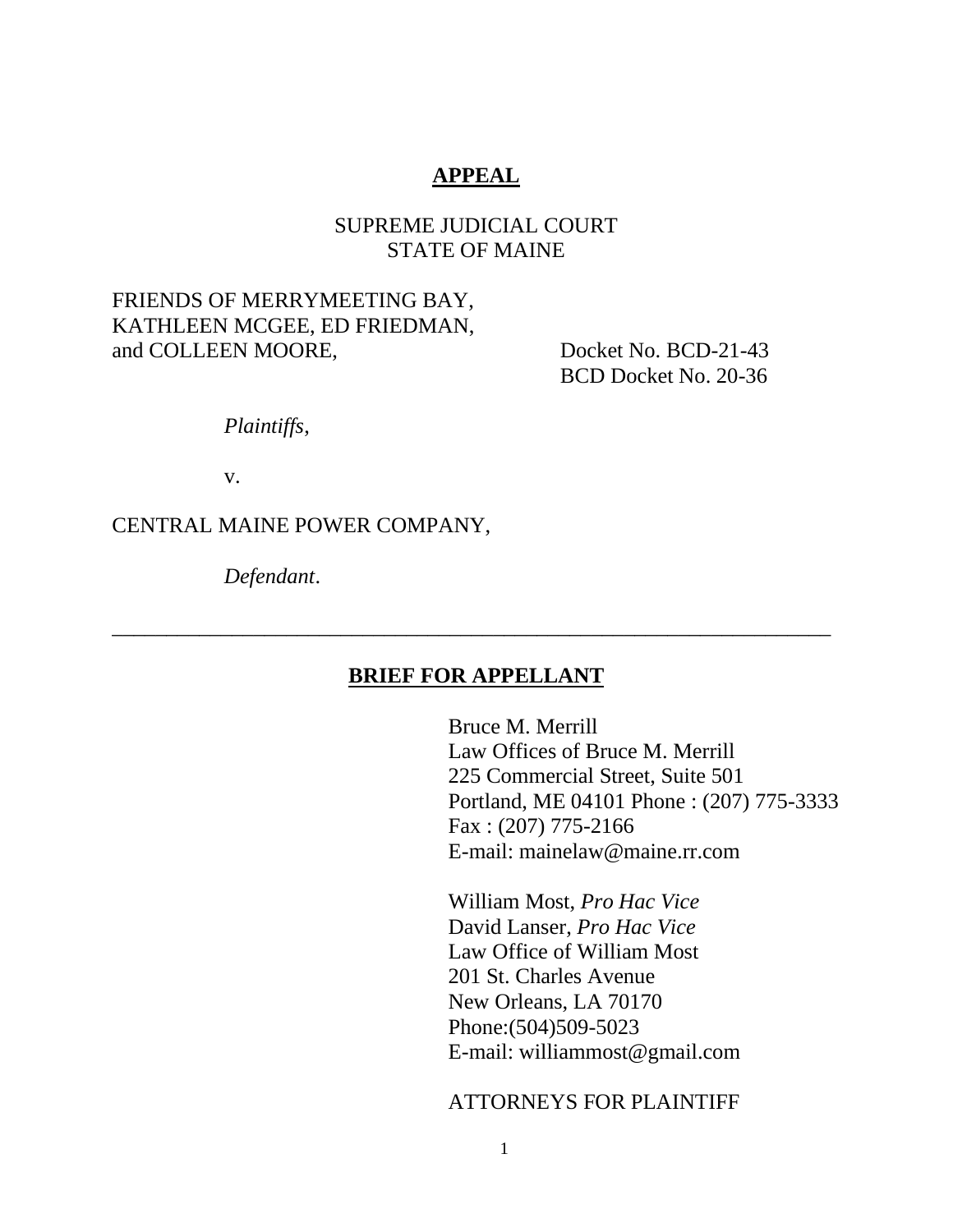## **SUPREME JUDICIAL COURT STATE OF MAINE**

# FRIENDS OF MERRYMEETING BAY, KATHLEEN MCGEE, ED FRIEDMAN, and COLLEEN MOORE, Docket No. BCD-21-43

BCD Docket No. 20-36

*Plaintiffs*,

**Appeal**

v.

CENTRAL MAINE POWER COMPANY,

*Defendant*.

NOW COME Appellants, Friends of Merrymeeting Bay, Kathleen McGee, Ed Friedman, and Colleen Moore, Plaintiffs in the Maine Business and Consumer Court case bearing the docket number BCD-CV-20-36, to file this appeal of the *Combined Order on the Environmental Health Trust's Motion for Leave to File*  Amicus Curiae *Brief and Defendant's Motion to Dismiss* issued on January 15, 2021.

 $\overline{\phantom{a}}$  , and the contract of the contract of the contract of the contract of the contract of the contract of the contract of the contract of the contract of the contract of the contract of the contract of the contrac

# **A. TABLE OF CONTENTS**

### SECTIONS

- I. Statement of the Case
	- a. Procedural History
	- b. Summary of Facts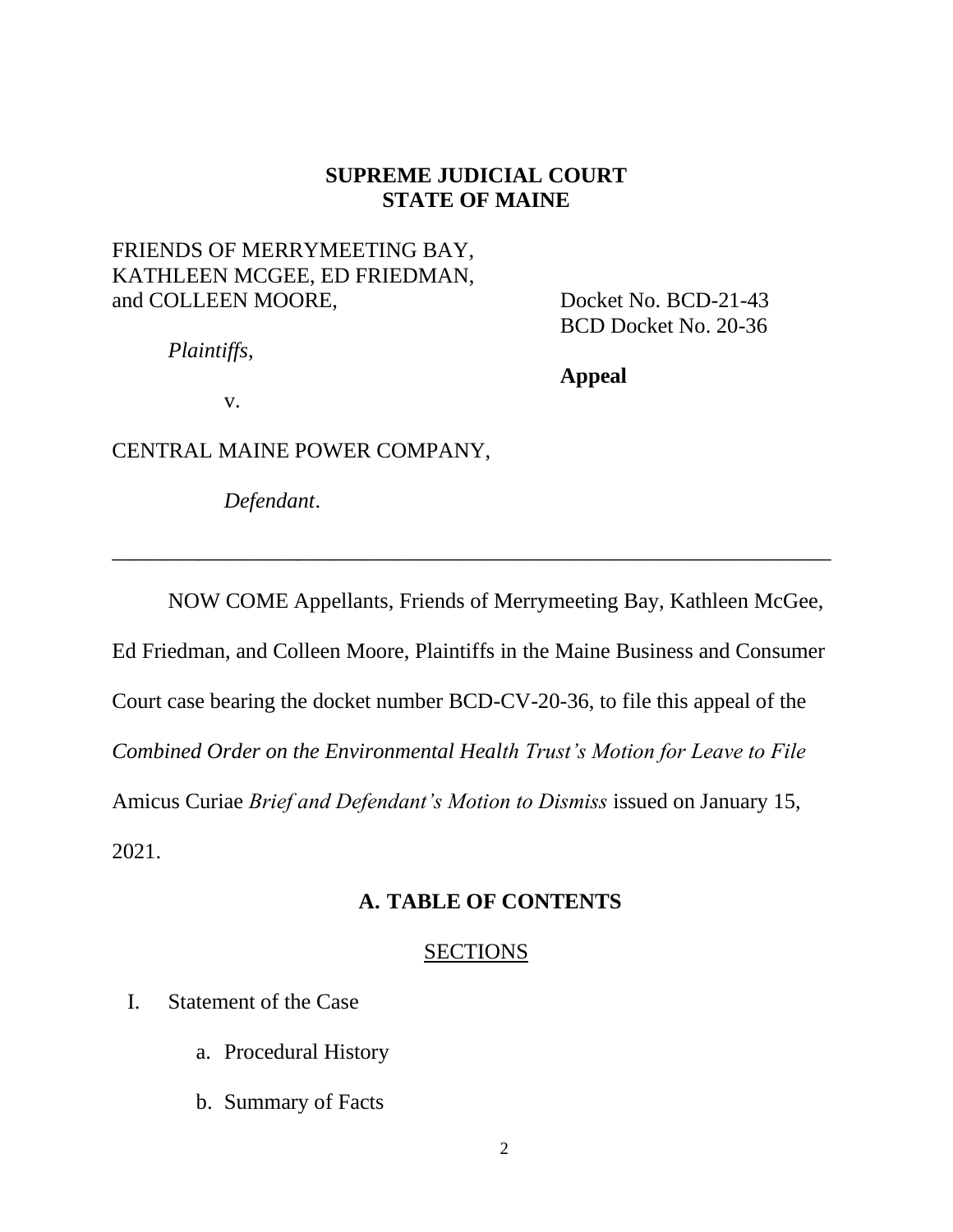II. Issues Presented for Review; Argument Summaries and Standard of Review III. Argument

- a. The Law of Federal Preemption
- b. The trial court erred in ruling that FAA recommendations which have "no enforceable legal effect" – preempt Plaintiffs' state law claims
- c. The trial court erred in holding that the FAA "has authority over all airspace," when the statute limits its authority to particular kinds of airspace
- d. The trial court incorrectly stated that federal law on FAA preemption "consistently" finds in favor of preemption
- e. The trial court erred in that its Order was internally inconsistent with regard to field preemption and state-law remedies
- f. The trial court erred when it held that a party can sue for noncompliance with FAA recommendations – but then dismissed Plaintiffs' claim about noncompliance with FAA recommendations
- g. The trial court erred in relying on its "intuition" to reach a conclusion unsupported by authority or logic
- IV. Conclusion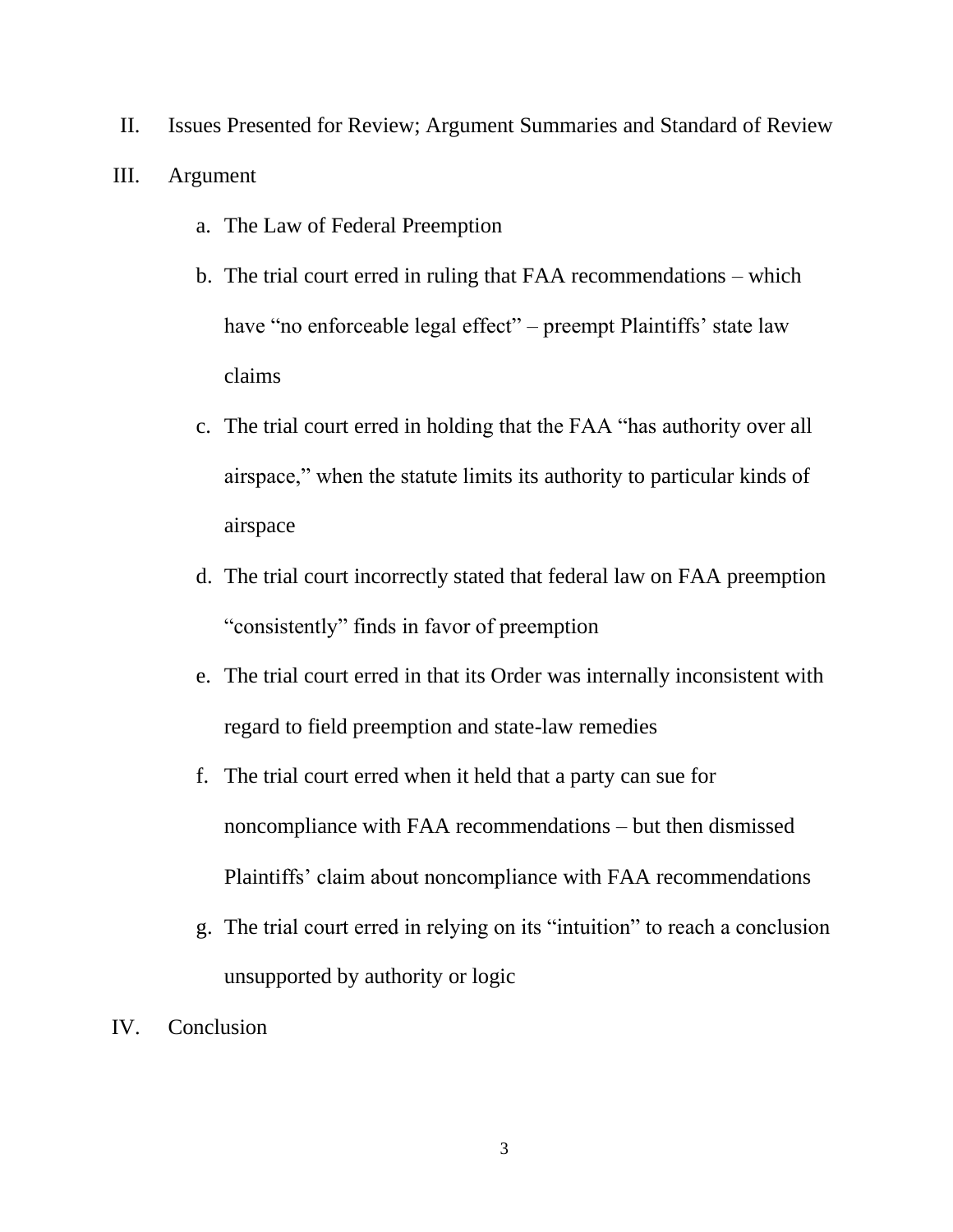# TABLE OF AUTHORITIES

# *Cases*

| I.    | Aeronautics Comm'n v. State ex rel. Emmis Broad. Corp., 440 N.E.2d 700     |
|-------|----------------------------------------------------------------------------|
|       |                                                                            |
| П.    |                                                                            |
| Ш.    | BFI Waste Sys. v. FAA, 293 F.3d 527 (D.C. Cir. 2002)  14, 17               |
| IV.   | Carroll Airport Comm'n v. Danner, 927 N.W.2d 635 (Iowa 2019)  15           |
| V.    |                                                                            |
| VI.   | City of Burbank v. Lockheed Air Terminal, 411 U.S. 624 (1973)  19          |
| VII.  | Crosby v. National Foreign Trade Council, 530 U.S. 363 (2000)  10          |
| VIII. | Davidson County Broadcast. v. Rowan County, 649 S.E.2d 904, 911, 186       |
|       |                                                                            |
| IX.   | Faux-Burhans v. Cty. Comm'rs of Frederick County, 674 F.Supp. 1172,        |
|       |                                                                            |
| X.    | Fidelity Federal Savings & Loan Ass'n v. de la Cuesta, 458 U.S. 141 (1982) |
|       |                                                                            |
| XI.   | Flowers Mills Assoc. v. United States, 23 Cl. Ct. 182 (1991)  15           |
| XII.  |                                                                            |
| XIII. | French v. Pan Am Exp., Inc., 869 F.2d 1 (1st Cir. 1989)  12                |
| XIV.  |                                                                            |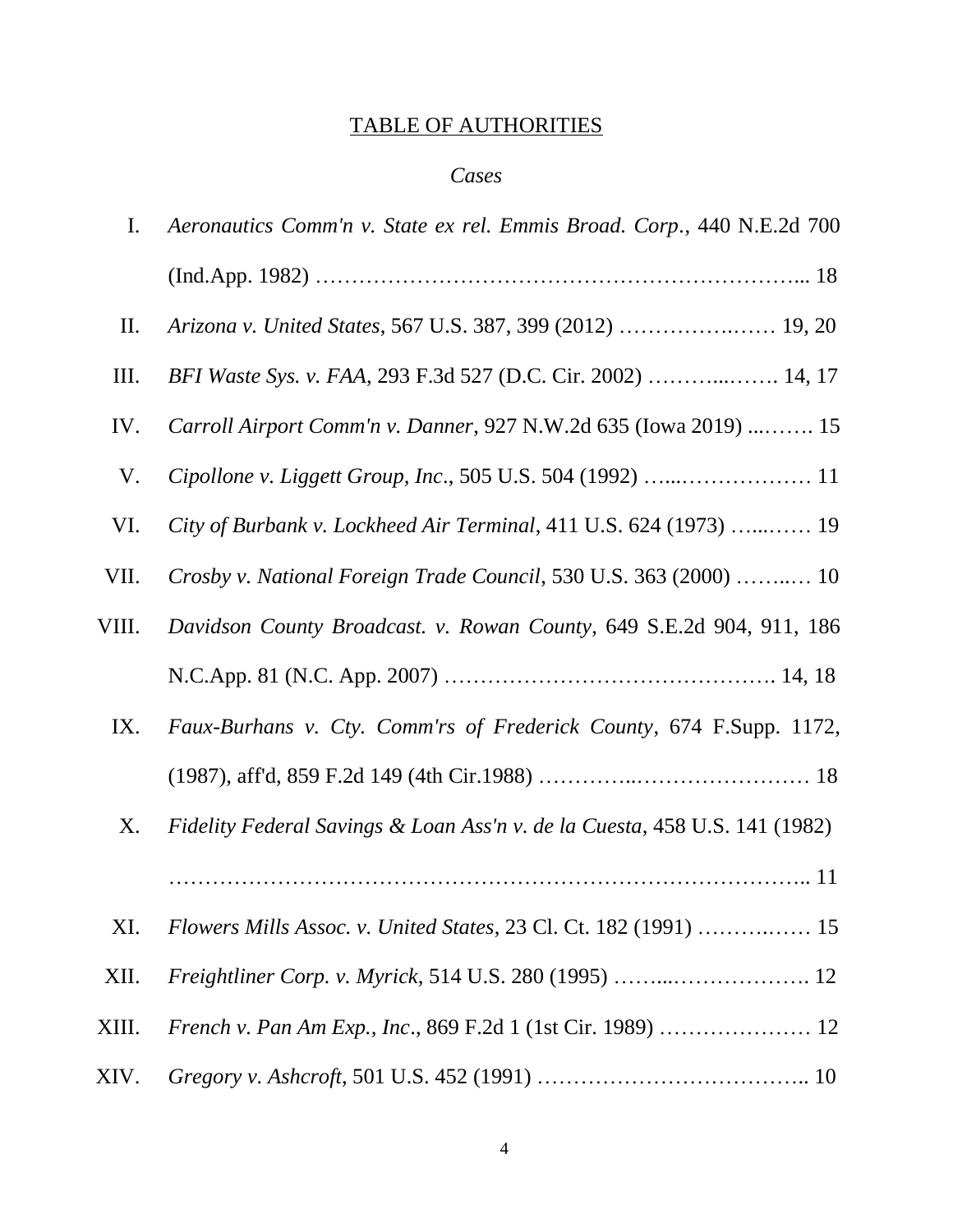| XV.    | Gustafson v. City of Lake Angelus, 76 F.3d 778 (6th Cir. 1996)  18          |
|--------|-----------------------------------------------------------------------------|
| XVI.   | <i>Hoagland v. Town of Clear Lake, 415 F.3d 693 (7th Cir. 2005)  18</i>     |
| XVII.  |                                                                             |
| XVIII. |                                                                             |
| XIX.   | Michigan Chrome and Chemical Co. v. City of Detroit, 12 F.3d 213 (6th Cir.  |
|        |                                                                             |
| XX.    | Murphy v. Nat'l Collegiate Athletic Ass'n, 138 S. Ct. 1461, 200 L.Ed.2d 854 |
|        |                                                                             |
| XXI.   | Sikkelee v. Precision Airmotive Corp., 822 F.3d 680 (3rd Cir. 2016)  19     |
| XXII.  | Town of Barnstable Mass. v. FAA, 659 F.3d 28 (D.C. Cir. 2011)  14, 17       |
| XXIII. | Wigod v. Wells Fargo Bank, N.A., 673 F.3d 547 (7th Cir. 2012)  12           |
| XXIV.  |                                                                             |
|        | $\mathcal{C}_{tath}$ comparation                                            |

### *Statutory Authority*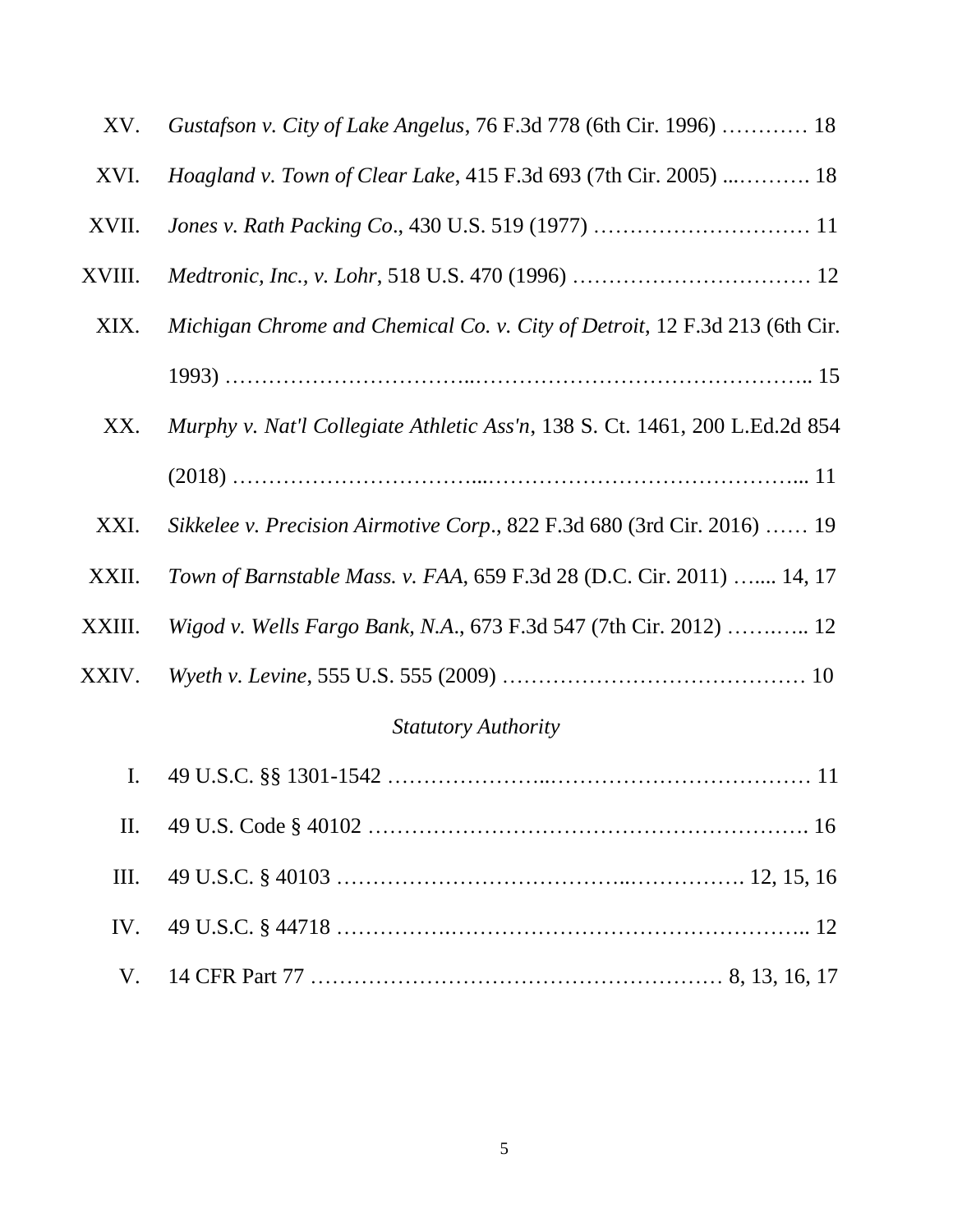#### *Additional Authority*

- I. FAA Advisory Circular 70/7460-1, L Change 2 , Obstruction Marking and Lighting, a med-dual system - Chapters  $4.8(M\text{-}Dual), \& 12)$  .............. 14, 21
- II. FAA Order No. 1050.1, *Environmental Impacts: Policies and Procedures* (July 16, 2015) ……………………………………………………….. 14, 15
- III. James W. Patterson, Jr., *Evaluation of New Obstruction Lighting Techniques to Reduce Avian Fatalities*, DOT/FAA/TC-TN12/9. U.S. Department of Transportation, Federal Aviation Administration Technical Note. (May 2012) ……………………………………………………………………….. 6

### **B. STATEMENT OF THE CASE**

### PROCEDURAL HISTORY

Plaintiffs are three residents living near Merrymeeting Bay and one nonprofit organization formed to "preserve, protect and enhance the unique ecosystems of Merrymeeting Bay." Plaintiffs filed this lawsuit on July 21, 2020, seeking to hold Defendant Central Maine Power Company liable for the nuisance caused by its unnecessary tower lighting system at the Chops Passage . Defendants responded by filing a *Motion to Dismiss Plaintiffs' Complaint* on September 15, 2020. While the *Motion to Dismiss* was pending, the Environmental Health Trust filed a motion for leave to file an *amicus curiae* brief. The court denied both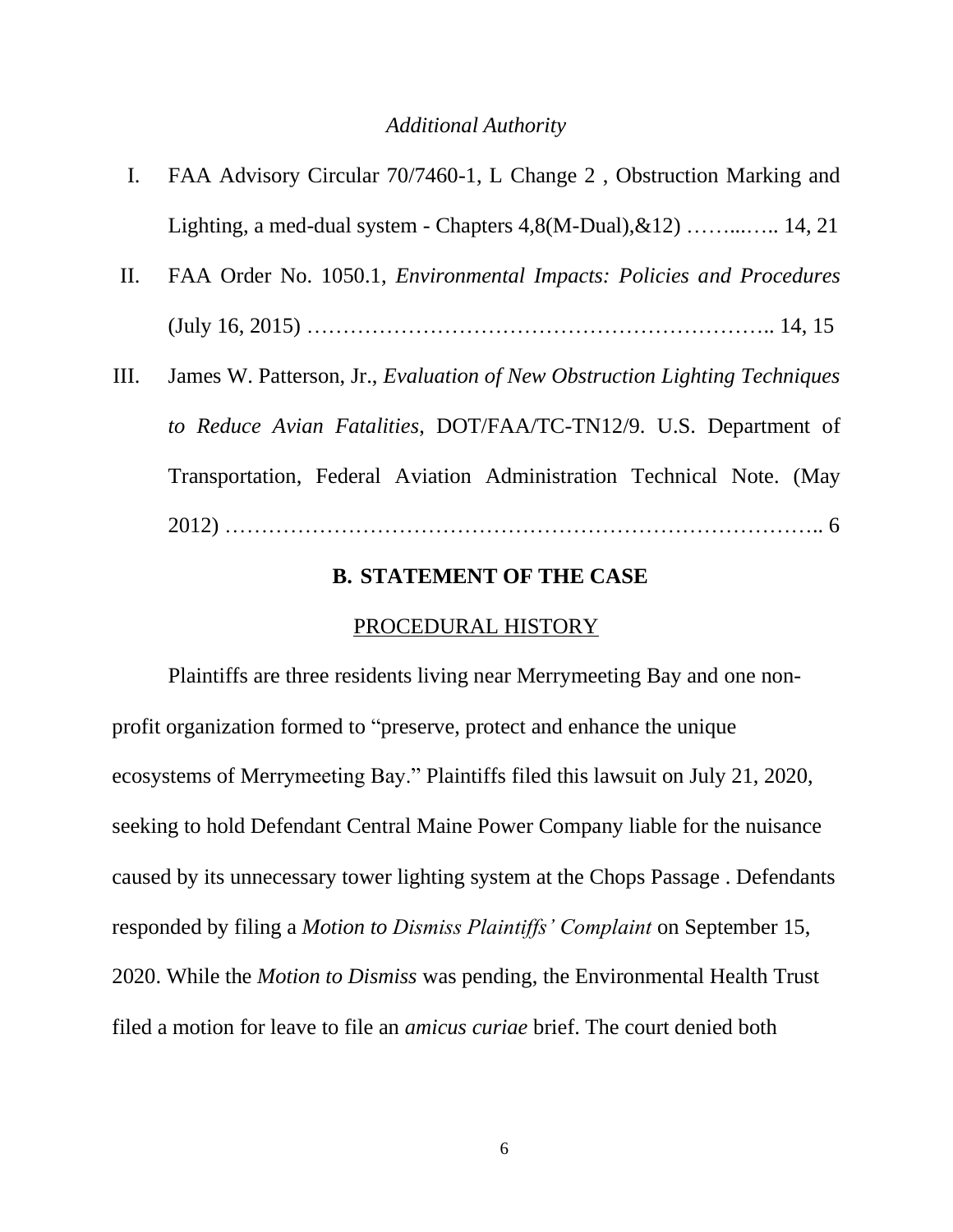motions in a combined order issued on January 15, 2021. This appeal was docketed in the Law Court on February 9, 2021, with Appellant's brief due May 4, 2021.

#### SUMMARY OF FACTS

For at least eight decades, there have been two 195-foot-tall powerline towers at the Chops Passage of the Kennebec River at Merrymeeting Bay, Maine. The towers were painted with alternating bands of red and white paint to make them more visible to air navigation.

In 2018, the Central Maine Power Company ("CMP") replaced and extended the towers by 23%, to a height of 240 feet. Around the same time, CMP removed the red and white paint, and added orange, white, and yellow marking balls to the powerline. It also attached ten lights to the towers that, when active, each flash sixty times a minute and are visible over an area of nearly four thousand square miles. These lights are forbidden by local zoning codes and CMP did not disclose the lights as required under the Maine Natural Resources Protection Act when obtaining permits. No public hearings were held prior to the light installation.

Plaintiffs have no objection to marking the towers with bands of red and white paint, or the orange, white, and yellow marking balls. But the flashing lights are more than a mere annoyance – Plaintiffs have had difficulty sleeping, their businesses have been adversely impacted, and the value and enjoyment of their property has decreased. Further, the flashing lights have negatively affected the

7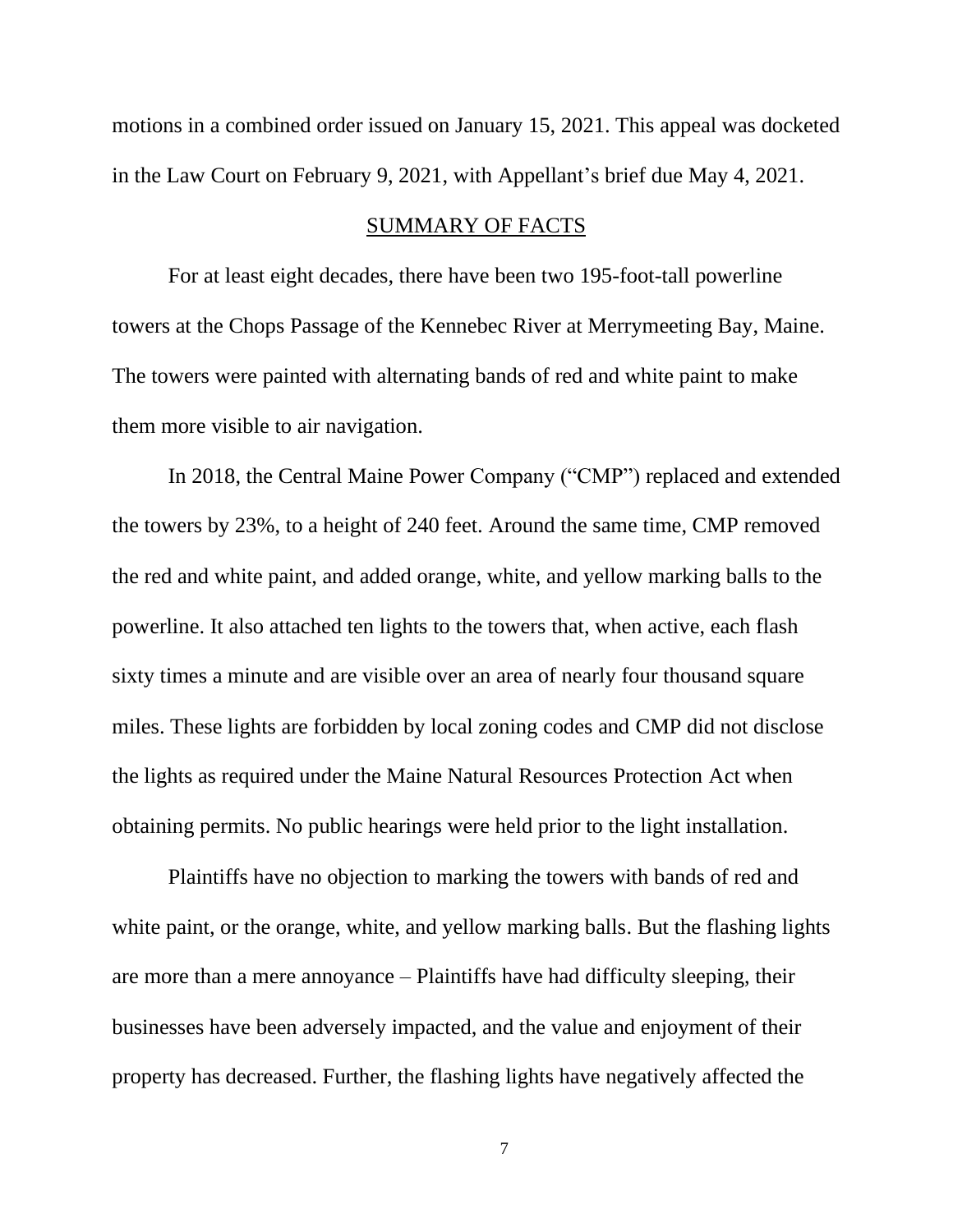wildlife in the area which has undermined the purpose and value of the conservation easements owned by Plaintiff Friends of Merrymeeting Bay ("FOMB"). Plaintiffs proposed alternative, less impactful, sets of air safety measures: marking the towers with paint, marking the powerlines and towers with colored balls, issuing a Notice to Airmen, or alternatively keeping the lights and having them activated only by passive detection or pilot-controlled systems. CMP declined to adopt those alternative measures.

Prior to installing the lights, CMP contacted the Federal Aviation Administration ("FAA"), which issued a "No Hazard" determination regarding the towers. In that determination, the FAA recommended – but did not require – that CMP install lights on the towers. In fact, the towers do not meet the necessary criteria for mandatory lighting under FAA regulations. This was confirmed by CMP's expert, Clyde Pittman, Director of Engineering of Federal Airways & Airways in an opinion letter in which he agreed that "the Chop Point towers do not meet the requirements of 14 CFR Part 77 to automatically require lighting/marking because the towers are not located within the mandated distance from an airport." App'x Ex. O at 2.

Because the lights are unnecessary; not mandated by the FAA; and cause harm, Plaintiffs brought this lawsuit for nuisance.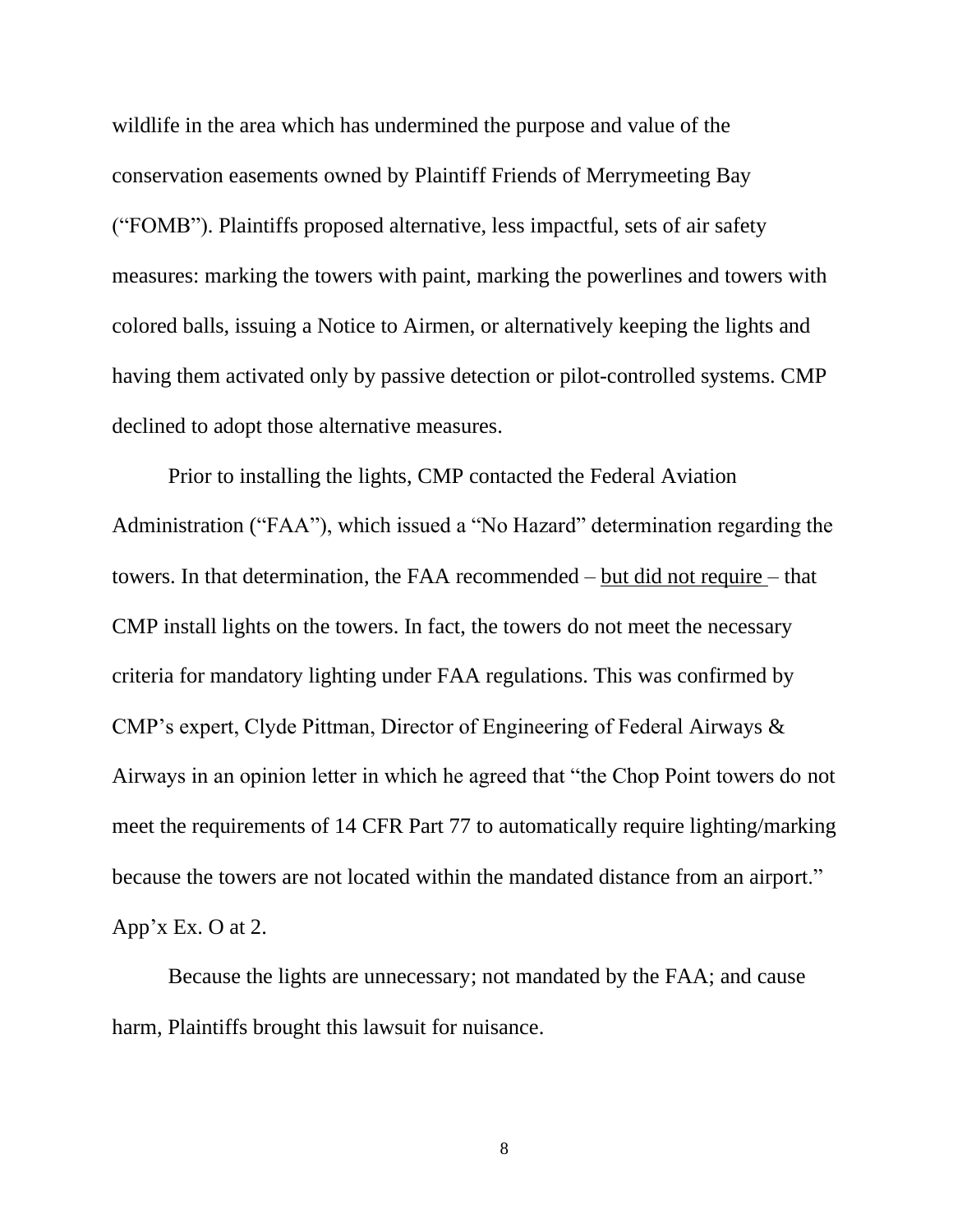# **C. ISSUES PRESENTED FOR REVIEW; ARGUMENT SUMMARIES AND STANDARD OF REVIEW**

### **1) Whether Plaintiffs' nuisance claim is preempted by the Federal Aviation Act.**

The trial court determined that the FAA's regulatory framework preempted Plaintiffs' state law claims because the FAA has exclusive regulatory authority over airspace and that the agency's recommendations carry the same effect as an order.

Respectfully, the trial court's Order erred in a number of ways. For instance, courts have repeatedly held that the FAA recommendations on which the preemption argument hinges have "no enforceable legal effect." The Order also overstates the FAA's authority, finding that it controls *all* airspace, when federal law specifies the specific types of airspace over which the FAA has authority. The Order is also internally inconsistent, finding both that the claims are subject to field preemption and also that a party can seek a state law remedy for non-compliance with FAA recommendations, which could not both be possible if field preemption applied. And although the Order held that a party can seek a state law remedy for non-compliance with FAA recommendations, the order wrongfully dismissed Plaintiffs' claims based on CMP's non-compliance. Finally, the order relies in part on an "intuition" not supported by logic: just because the towers are *not* a hazard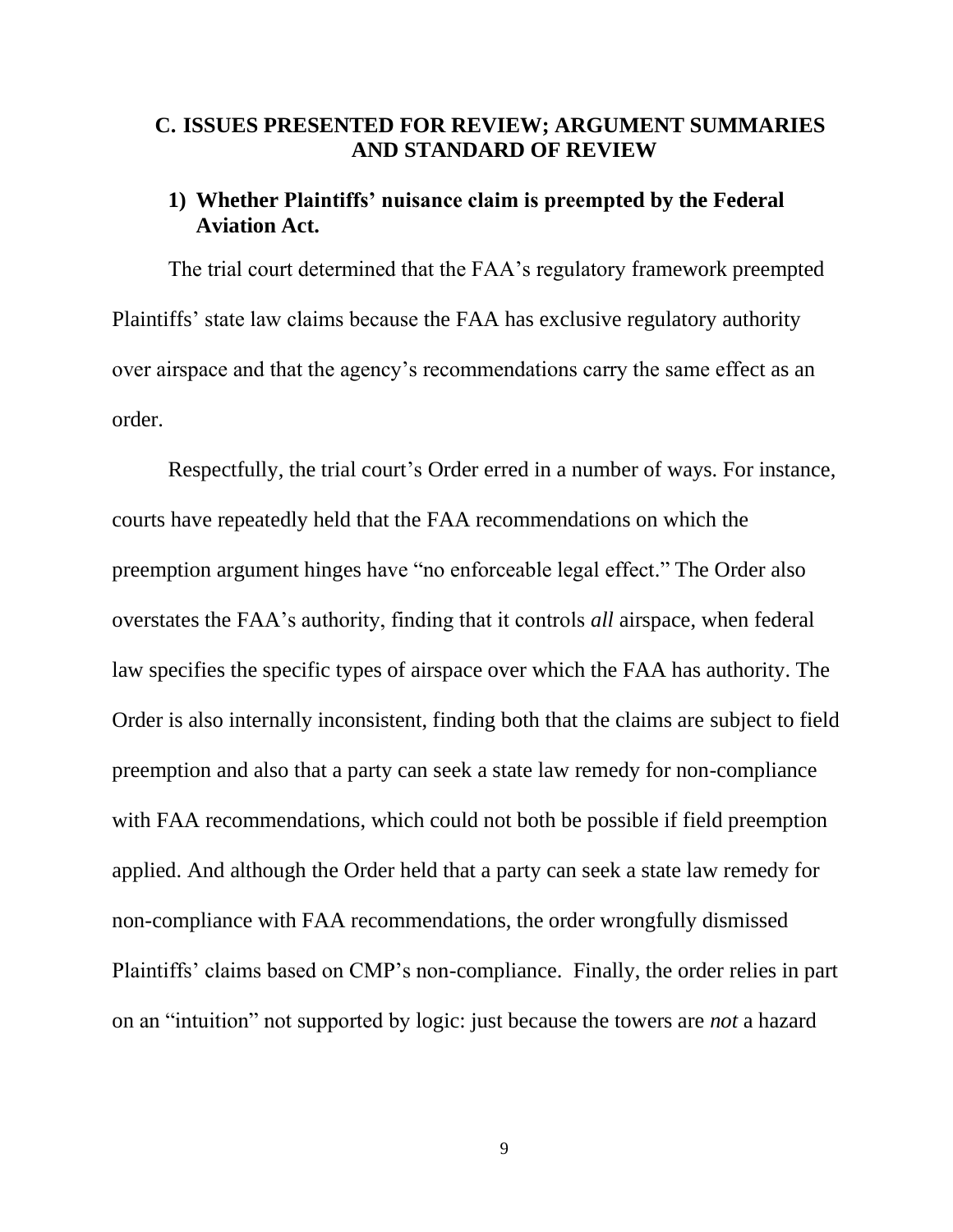*with* the lighting system does not mean that removing the lighting system would cause them to be a hazard.<sup>1</sup>

Standard of Review: De Novo.

### **D. ARGUMENT**

### **I. The Law of Federal Preemption**

In any federal preemption case, "we start with the assumption that the historic police powers of the States were not to be superseded by the Federal Act unless that was the clear and manifest purpose of Congress." *Wyeth v. Levine*, 555 U.S. 555, 565 (2009) (internal quotation marks omitted). Although the Supremacy Clause of the United States Constitution creates a clear rule that federal law "shall be the supreme Law of the Land; and the Judges in every State shall be bound thereby, any thing in the Constitution or Laws of any state to the Contrary notwithstanding," such power is limited by the central constitutional concept of federalism, which ensures that both federal and state governments can operate with sovereignty. *See, e.g*., *Gregory v. Ashcroft*, 501 U.S. 452, 457 (1991). Sovereign governments will inevitably be in conflict, however, and so courts have developed three circumstances where federal law will preempt state law: express preemption, field preemption, and conflict preemption. *See, e.g., Crosby v. National Foreign* 

<sup>&</sup>lt;sup>1</sup> Plaintiffs' complaint also challenged CMP's choice to equip the towers with an active radar system that blankets the area in microwave radiation, rather than a passive detection system. Compl. at ¶ 54-57. The trial court held that objections to the radar system are preempted by the Federal Communications Act. Plaintiffs do not concede that the unnecessary radar system is not a problem, but have chosen not to raise that issue on appeal.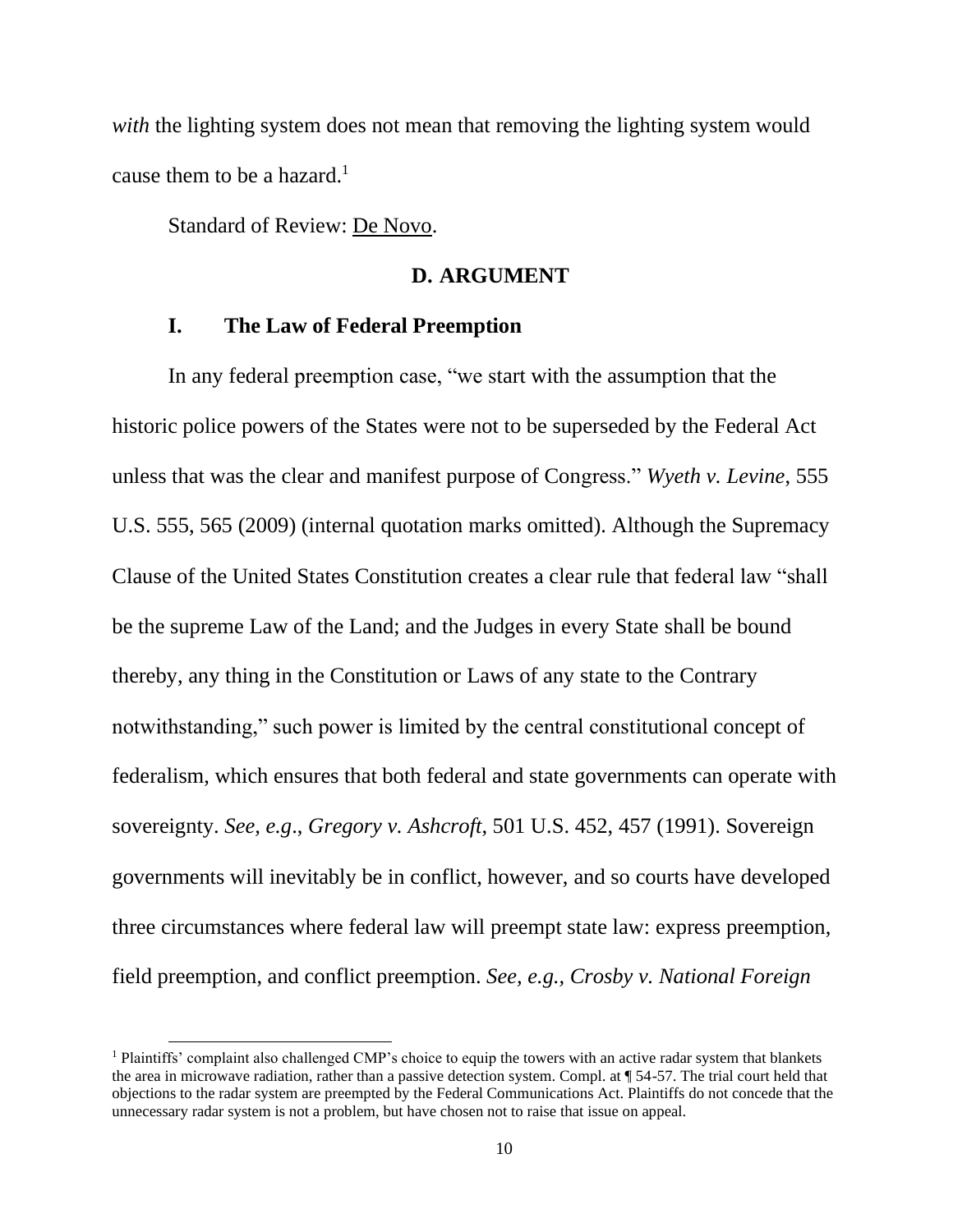*Trade Council*, 530 U.S. 363, 372 (2000). However, the three categories "are not rigidly distinct." *Id.* at, 372, n. 6.

Here, neither the Federal Aviation Act (49 U.S.C. §§ 1301-1542) nor any other federal law relevant to this lawsuit includes a clause expressly preempting state law. And so, the Maine state laws at issue will only be preempted if such preemption is "implicitly contained in the [Act's] structure and purpose." *Jones v. Rath Packing Co*., 430 U.S. 519, 525 (1977). That "implicit" preemption could take the form of field or conflict preemption.

Field preemption applies only when "federal law so thoroughly occupies a legislative field 'as to make reasonable the inference that Congress left no room for the States to supplement it.'" *Cipollone v. Liggett Group, Inc*., 505 U.S. 504, 516 (1992), quoting *Fidelity Federal Savings & Loan Ass'n v. de la Cuesta*, 458 U.S. 141, 153 (1982). In other words, in order to preempt state law, the federal law must "provide a **full** set of standards" that not only impose their own obligations under federal law, "but also confer a federal right to be free from any other" obligations. *Murphy v. Nat'l Collegiate Athletic Ass'n*, 138 S. Ct. 1461, 1481, 200 L.Ed.2d 854 (2018) (emphasis added).

Conflict preemption is when "(1) 'it is impossible for a private party to comply with both state and federal requirements,' or (2) 'where state law stands as an obstacle to the accomplishment and execution of the full purposes and

11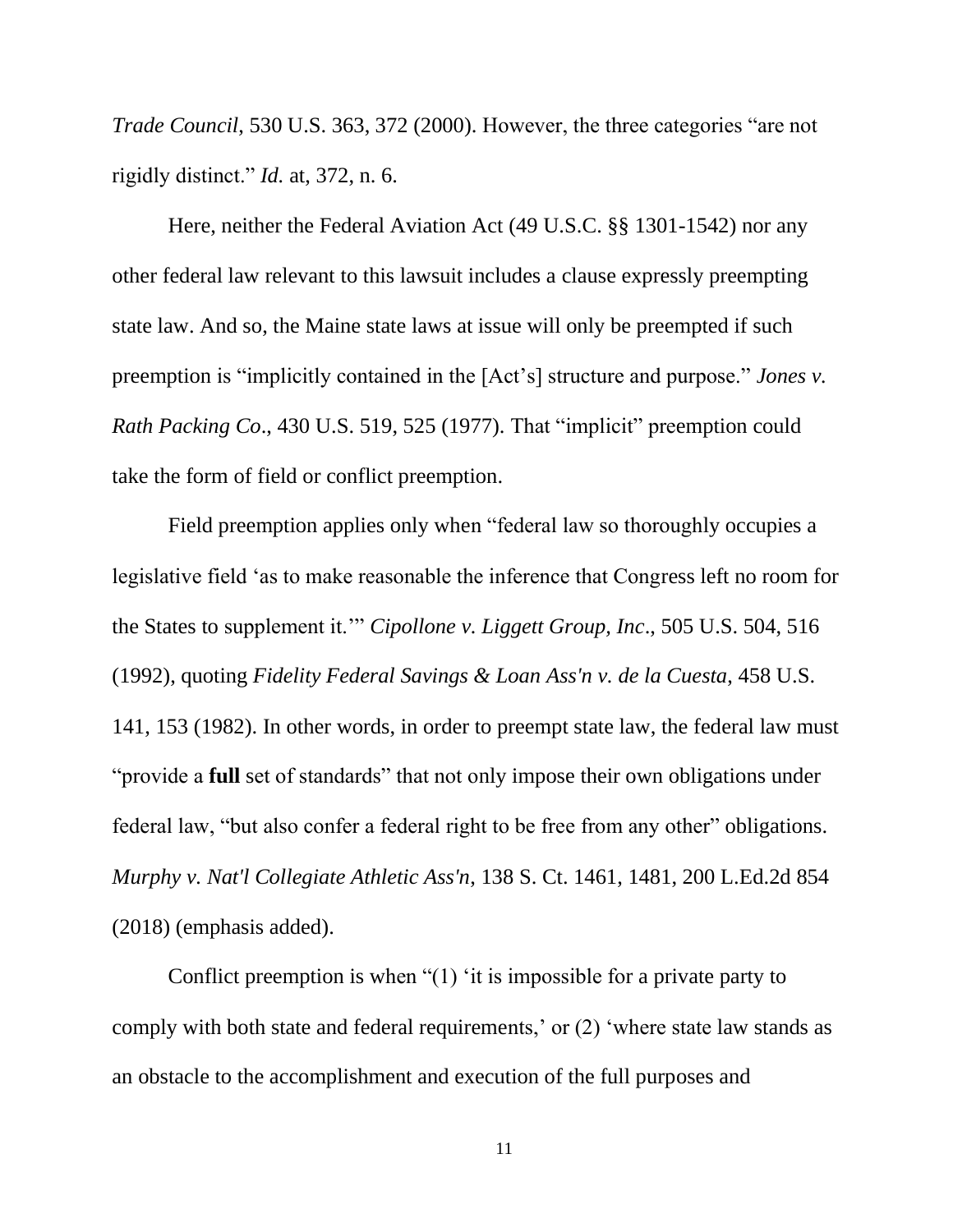objectives of Congress.'" *Wigod v. Wells Fargo Bank, N.A*., 673 F.3d 547 (7th Cir. 2012) quoting *Freightliner Corp. v. Myrick*, 514 U.S. 280, 287 (1995). The First Circuit uses a "functional approach" which considers "the effect which the challenged enactment will have on the federal plan." *French v. Pan Am Exp., Inc*., 869 F.2d 1, 2 (1st Cir. 1989). However, Congressional intent, as determined by the "structure and purpose of the statute as a whole" is the "ultimate touchstone" for preemption. *Medtronic, Inc., v. Lohr*, 518 U.S. 470, 485 (1996).

### **II. The trial court erred in ruling that FAA recommendations – which have "no enforceable legal effect" – preempt Plaintiffs' state law claims.**

The trial court decided that the FAA Notice of No Hazard Determination preempts Plaintiffs' state law claims. That decision was in error, in that it misapprehends the legal force of the FAA's Notice.

It is not disputed that that the federal government has sovereignty over the airspace throughout the United States (49 U.S.C. § 40103) or that the Secretary of Transportation is authorized to review "structures interfering with air commerce." 49 U.S.C. § 44718. It is further agreed that CMP was required to provide notice of the towers to the FAA, which in turn must determine whether the structures "may result in an obstruction of the navigable airspace" and potentially "conduct an aeronautical study to decide the extent of any adverse impact on the safe and efficient use of the airspace, facilities, or equipment." 49 U.S.C. § 44718(b)(1). The issue is not whether the FAA could take those steps but, rather, the scope and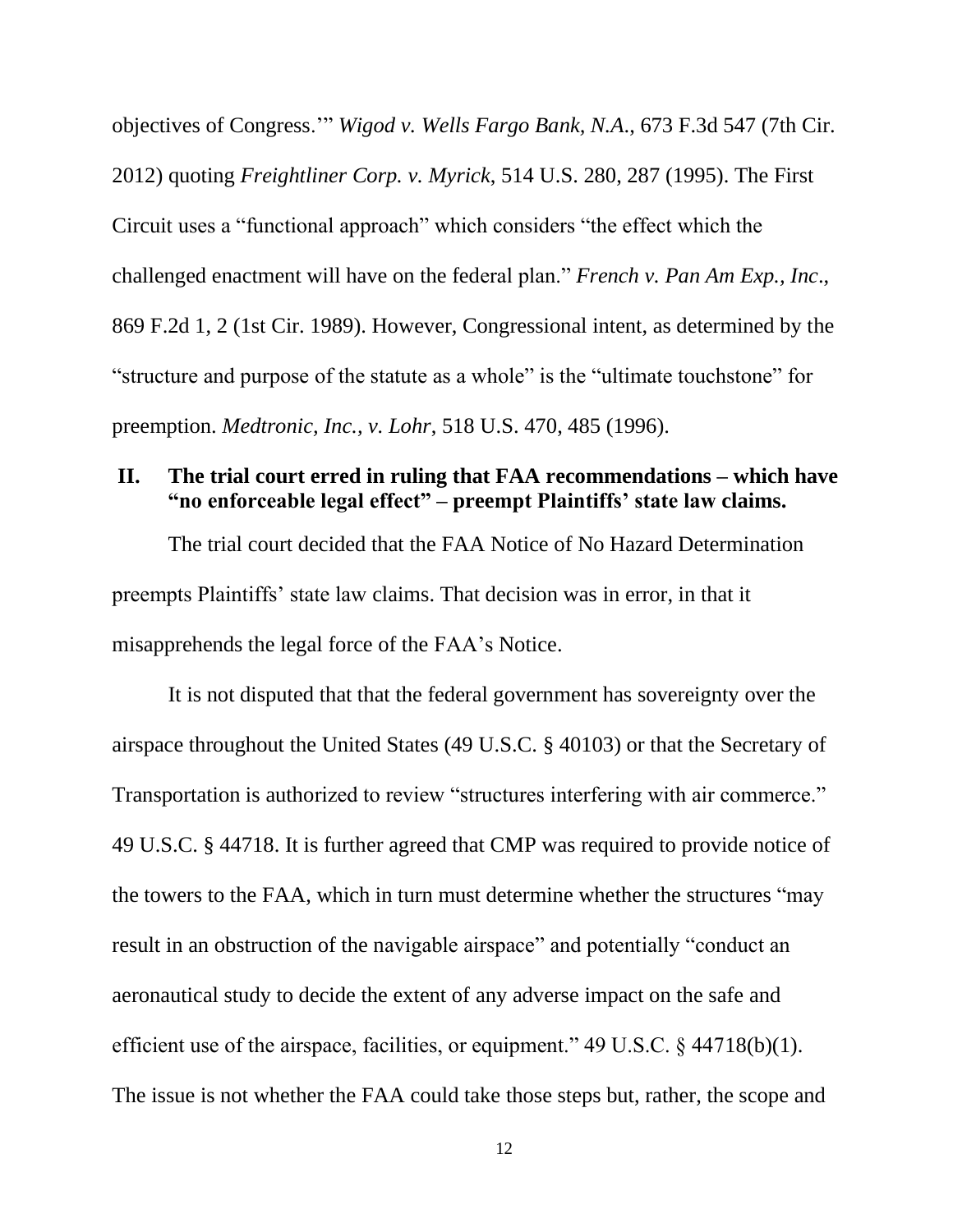effect of the FAA's recommendations once that process has been completed and the FAA has determined a structure is *not* an obstruction of navigable airspace.

Here, the FAA received notice of the expansion of the towers and conducted an aeronautical study. It ultimately determined that the towers did not interfere with navigable airspace and would not be a hazard, provided they adhere to the FAA lighting guidelines. App'x Exs J, L. This was reflected in a document called a "Notice of No Hazard Determination." *Id*. The FAA further found – and this is not disputed – that the towers were not an "obstruction to air navigation" due to their height, location, and lack of any other relevant factor (such as being near an airport). *Id.*; *see also* 11 CFR § 77.17. In their initial application to the FAA, CMP suggested a package of air hazard mitigation efforts (colored balls and lights), and the FAA endorsed those suggestions. App'x at Ex. N.

But at no point did the FAA say each of those air hazard mitigation items were necessary or mandatory. As explained in the Complaint, an exceptionally low number of aircraft use the area and the towers do not interfere with the few aircraft which do. Compl. at  $\sqrt{ }$  29-36. It is precisely for these reasons that Plaintiffs approached CMP with a list of alternatives to the lighting system which would still adhere to the FAA lighting guidelines but alleviate the nuisance -- but each of those alternatives was rejected by CMP. Compl. at ¶ 12, 52-65.

13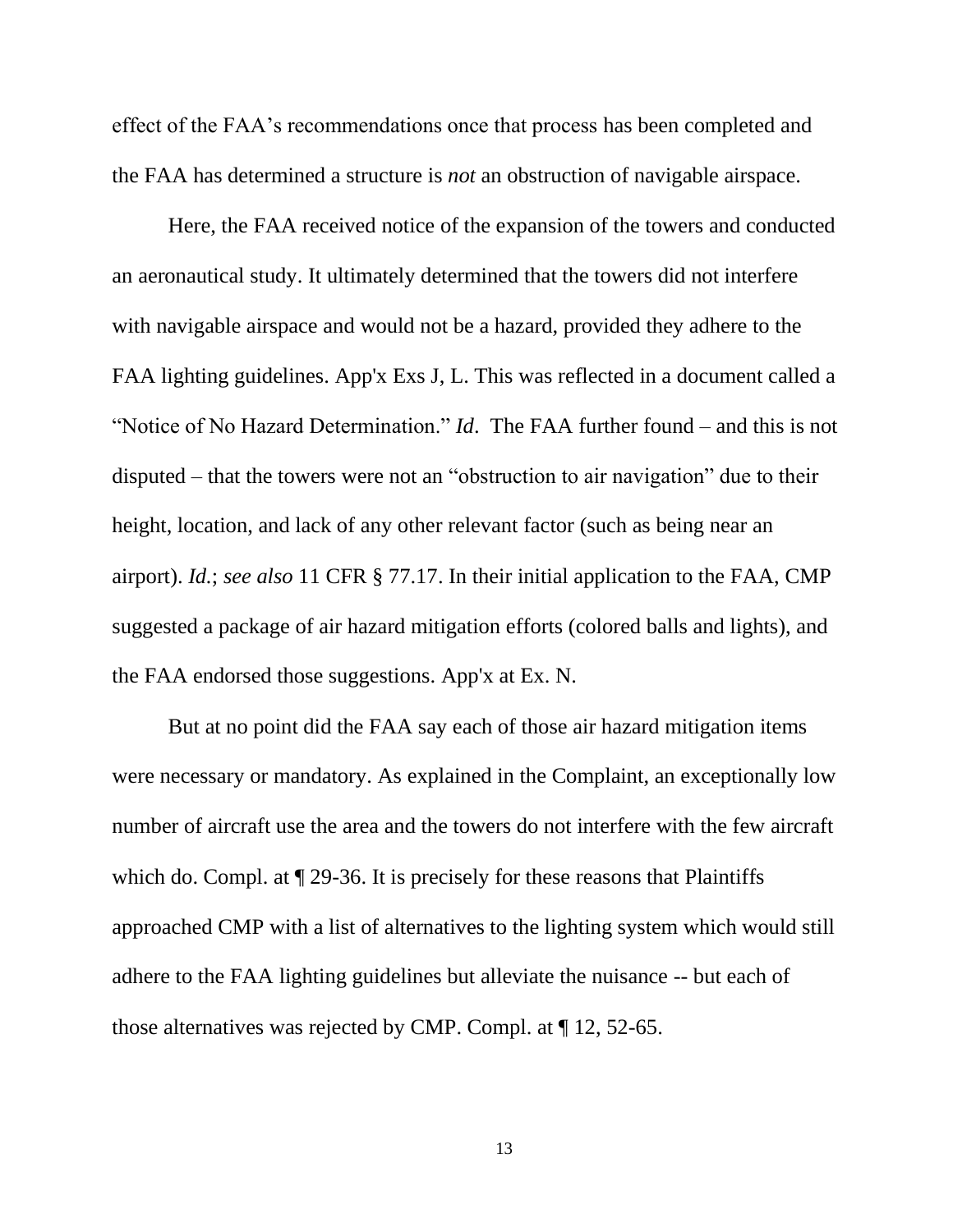This context is critical when considering the actual requirements under FAA regulations as well as the legal effect of recommendations. The trial court – and CMP – concede that "the FAA does not claim enforcement authority for its 'no hazard' determinations" but still finds that the no hazard determinations have the same practical effect as orders because "a party could seek a common law remedy in state court for a defendant's *noncompliance* with FAA regulations and recommendations." Order at 11 (emphasis in original). But this contradicts the FAA's own stance, which is that "lighting and marking requirements are recommendations, not requirements" (August 17, 2018, FAA Obstructions, Marking and Lighting Advisory Circular) and that no hazard determinations are "of an advisory nature." FAA Order No. 1050.1, *Environmental Impacts: Policies and Procedures* (July 16, 2015) at § 2-1.2.

Indeed, the no hazard determination even states that the recommendation "does not relieve the sponsor of compliance responsibilities relating to any law, ordinance, or regulation of any Federal, **State**, or local government body." App'x Exs J, L (emphasis added). This position is consistent with other federal and state precedent which has found that no hazard determinations "have '**no enforceable legal effect'**" and therefore preemption does not apply. *Town of Barnstable Mass. v. FAA*, 659 F.3d 28, 31 (D.C. Cir. 2011) (emphasis added), citing *BFI Waste Sys. v. FAA*, 293 F.3d 527, 530 (D.C. Cir. 2002); *see also*, *Davidson County Broadcast.*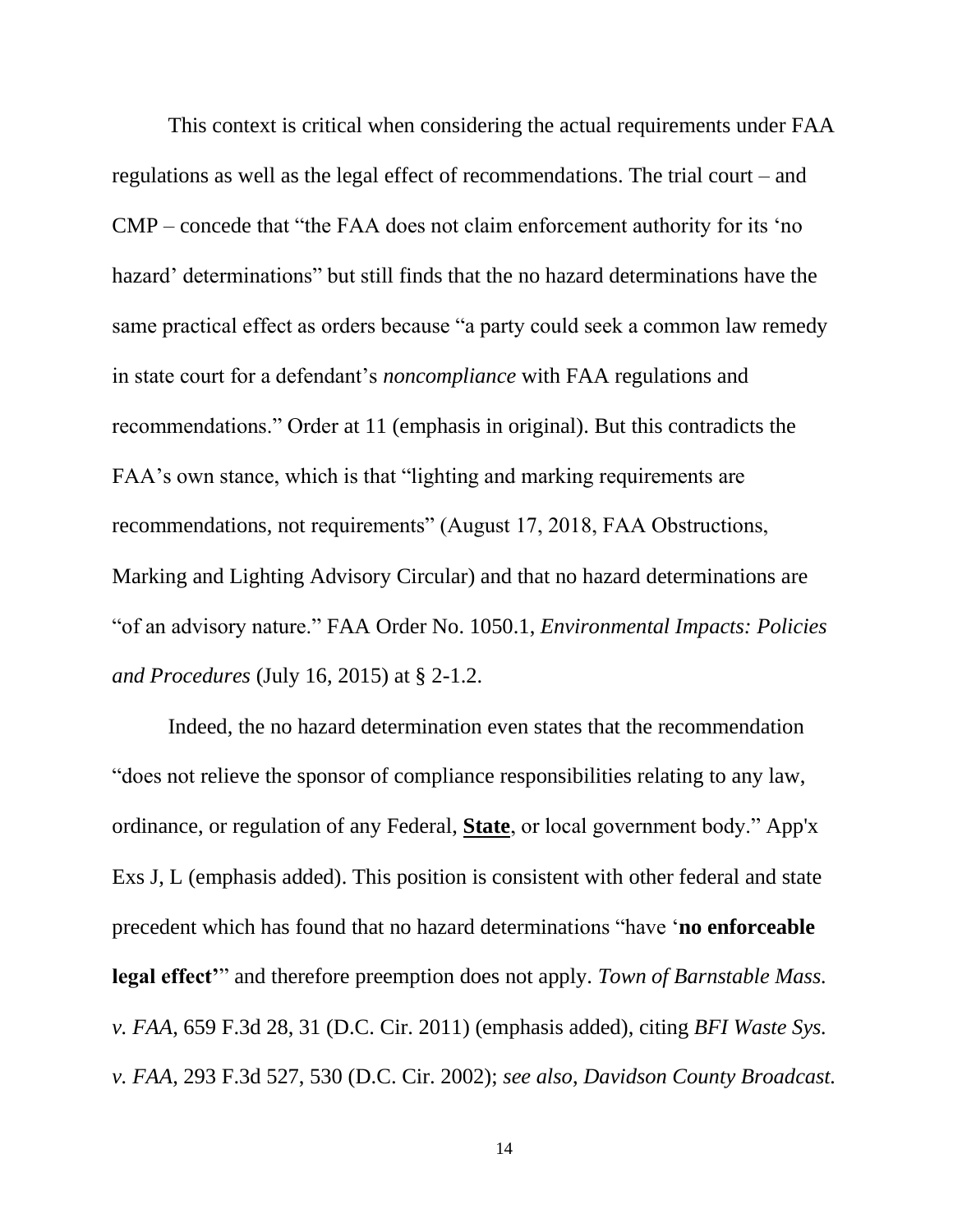*v. Rowan County*, 649 S.E.2d 904, 911, 186 N.C.App. 81 (N.C. App. 2007); *Carroll Airport Comm'n v. Danner*, 927 N.W.2d 635, 653 (Iowa 2019) ("we decline to hold the FAA no-hazard determination preempted enforcement of local zoning requirements"); *Michigan Chrome and Chemical Co. v. City of Detroit*, 12 F.3d 213 (6th Cir. 1993) ("The hazard/no hazard determination by the FAA encourages voluntary cooperation with the regulatory framework and is legally unenforceable") *citing Flowers Mills Assoc. v. United States*, 23 Cl. Ct. 182, 188- 89 (1991). Reinforcing this position is the fact that the FAA rejected plaintiffs' request for environmental review because marking and lighting recommendations are only "advisory in nature." App'x Ex. E at 4; FAA Order No. 1050.1,

*Environmental Impacts: Policies and Procedures* (July 16, 2015) at § 2-1.2.

Thus, the trial court erred in finding federal preemption based on an FAA document that makes recommendations with "no enforceable legal effect" and which explicitly states that it does not relieve CMP of the obligation to comply with state or local laws.

# **III. The trial court erred in holding that the FAA "has authority over all airspace," when the statute limits its authority to particular kinds of airspace.**

In its Order, the trial court concluded that the "FAA has authority over all airspace, not just navigable airspace," citing 49 U.S.C. § 40103. Order at 10. But that statute does not stand for that proposition. Section  $40103(a)(1)$  notes that the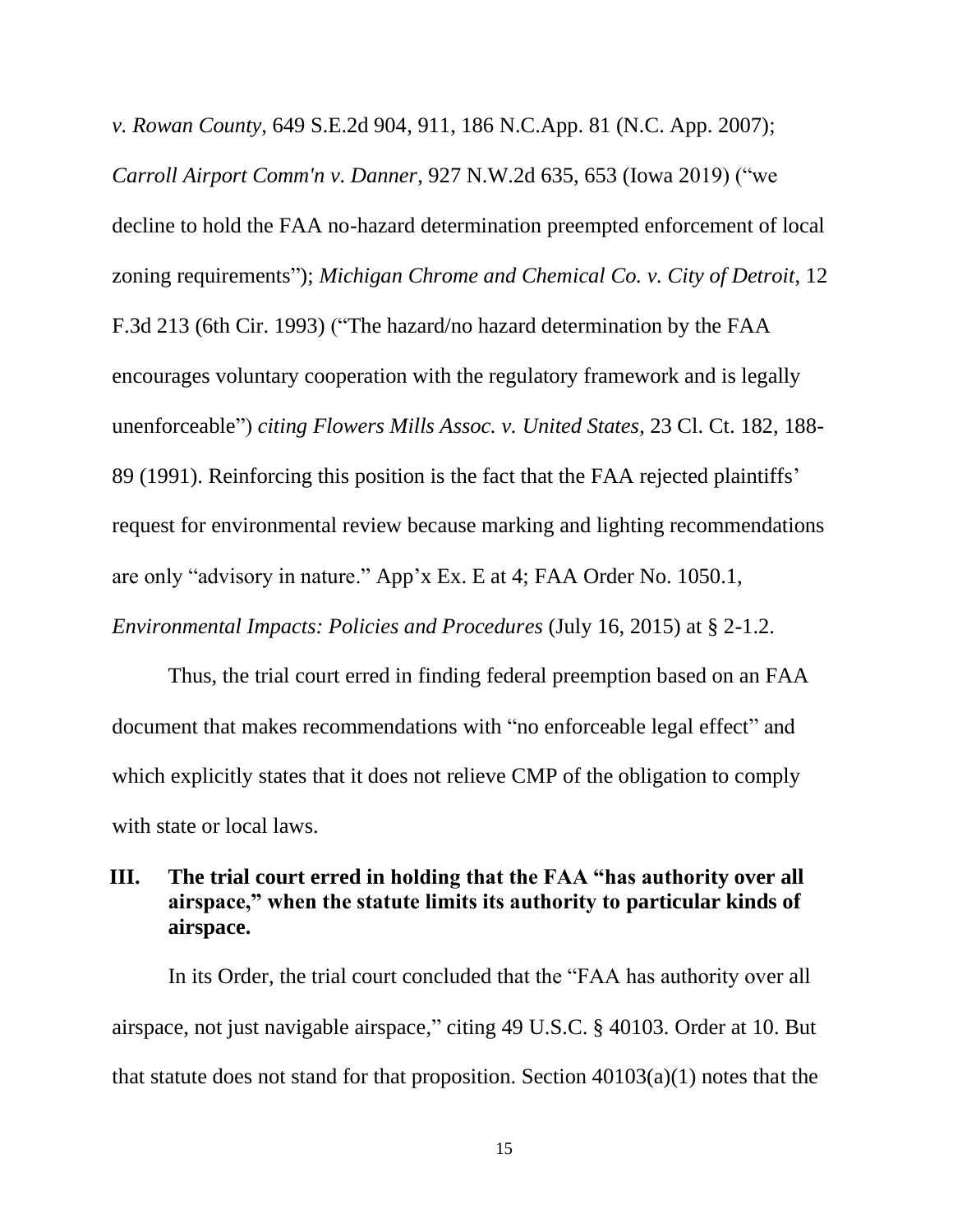"United States Government has exclusive sovereignty of airspace of the United States." But although the U.S. has sovereignty over all airspace, the FAA only has authority over three kinds of airspace: "navigable airspace" (40103(b)(1)), "airspace necessary to ensure the safety of aircraft" (*id*.), and "areas in the airspace . . . necessary in the interest of national defense" (40103(b)(3)).

Here, there is no indication that the towers fall in any of those areas of airspace. The towers do not fall within navigable airspace.<sup>2</sup> And they are not obstructions to air navigation.<sup>3</sup> Moreover, there has been no suggestion that they intersect air necessary for the national defense.

Instead, the trial court found – and CMP argues – that the FAA nevertheless maintains control because "it appears that the regulations presume that structures existing below navigable airspace could be a hazard to air navigation and establish a process for determining whether they are and providing safety standards." Order

<sup>2</sup> Under federal law, "[n]avigable airspace means airspace at and above minimum flight altitudes … including airspace needed for safe takeoff and landing." 49 U.S. Code § 40102. As described in the Complaint, the FAA's determination falls in line with the definition of navigable airspace as the minimum safe altitude for aircraft over a city, town, or settlement is 1,000 feet above the highest obstacle within a horizontal radius of 2,000 and, over open water, no aircraft may be operated closer than 500 feet to any person, vessel, vehicle, or structure, prohibiting air travel in the Chops Passage which is only 790' wide. 49 U.S. Code § 91.119. The FAA determined as much in a May 18, 2016, Traffic Pattern Report which classified the area as "No Traverseway." Complaint at Exhibit 8.

 $3$  14 CFR § 77.17 specifies that an object is "an obstruction to air navigation" if it meets certain criteria. Objects under 499 feet AGL (like the towers at issue here) are only presumptively obstructions if within a certain distance of qualifying airports, within certain obstacle clearance areas, or the "surface of a takeoff and landing area of an airport or any imaginary surface established under § 77.19, 77.21, or 77.23." The towers do not, however, fall within surface of a takeoff and landing area of an airport or any imaginary surface defined by the regulations.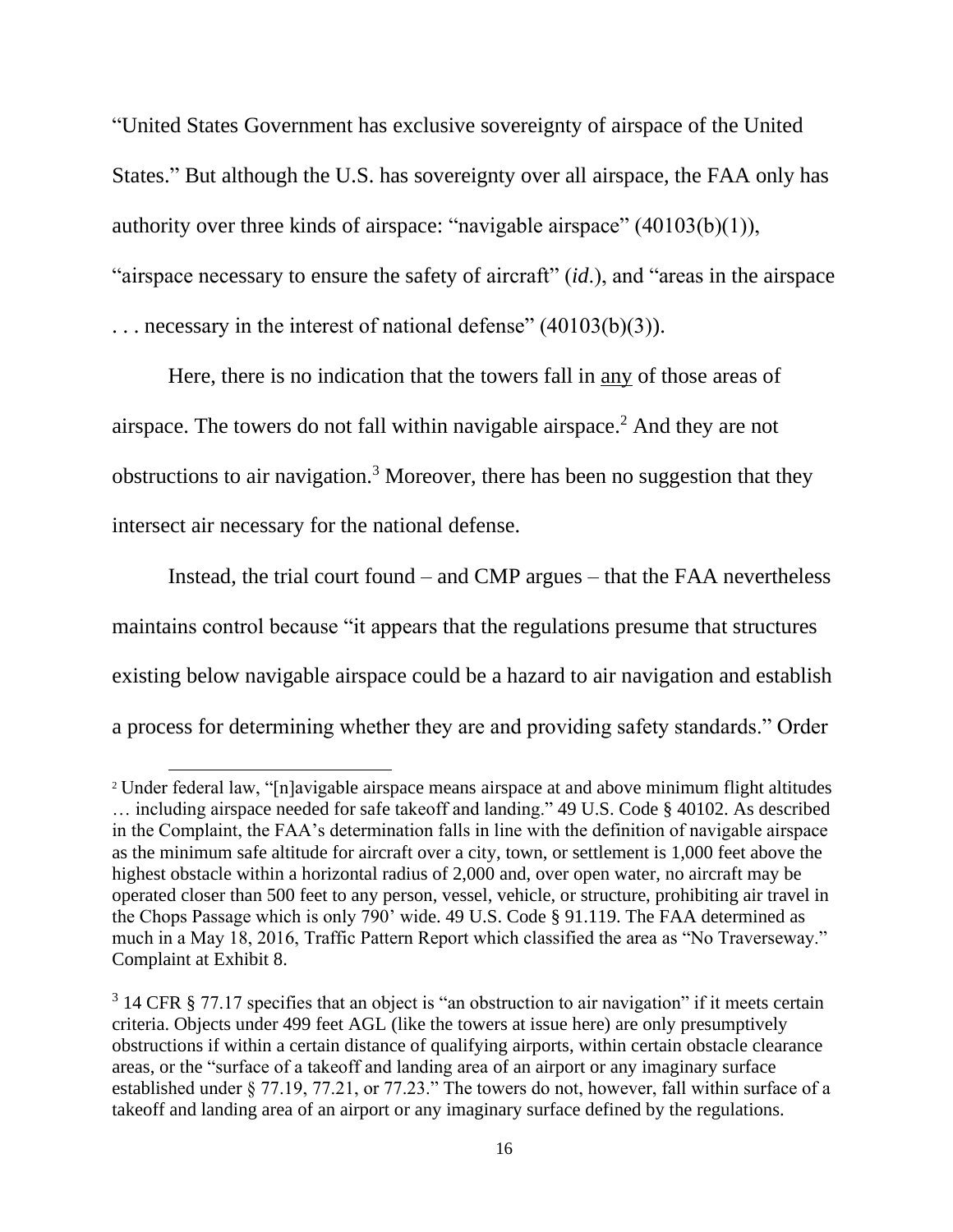at 11. That may be true, and that process is what occurred here – notice was provided to the FAA (14 CFR § 77.9) and the FAA conducted a study. 14 C.F.R. § 77.25(b). But after such a process was followed, the FAA issued a finding of nohazard to air traffic, which included recommendations with "no enforceable legal effect." App'x. Exs. J, L; *see also Town of Barnstable Mass. v. FAA*, 659 F.3d 28, 31 (D.C. Cir. 2011), citing *BFI Waste Sys. v. FAA*, 293 F.3d 527, 530 (D.C. Cir. 2002). It is at that point that the FAA's regulatory authority ceased beyond a continuing requirement to be noticed and potential conditional determinations. 14 C.F.R. § 77.31 (d)(I).

It would be different, however, if the towers were much closer to an airport. If they were, the lighting would become mandatory. But as CMP's expert agreed, "the Chop Point towers do not meet the requirements of 14 CFR Part 77 to automatically require lighting/marking because the towers are not located within the mandated distance from an airport." App'x. Ex. O at 2.

The trial court's assertion that the FAA has authority over literally all airspace goes far beyond the statute, and would absurdly result in granting the FAA authority over *all* air, including air one-foot off the ground. That conclusion, paired with the trial court's finding of field preemption, would eliminate Maine's law of nuisance in its entirety – except, perhaps, for nuisances that lie below the ground.

17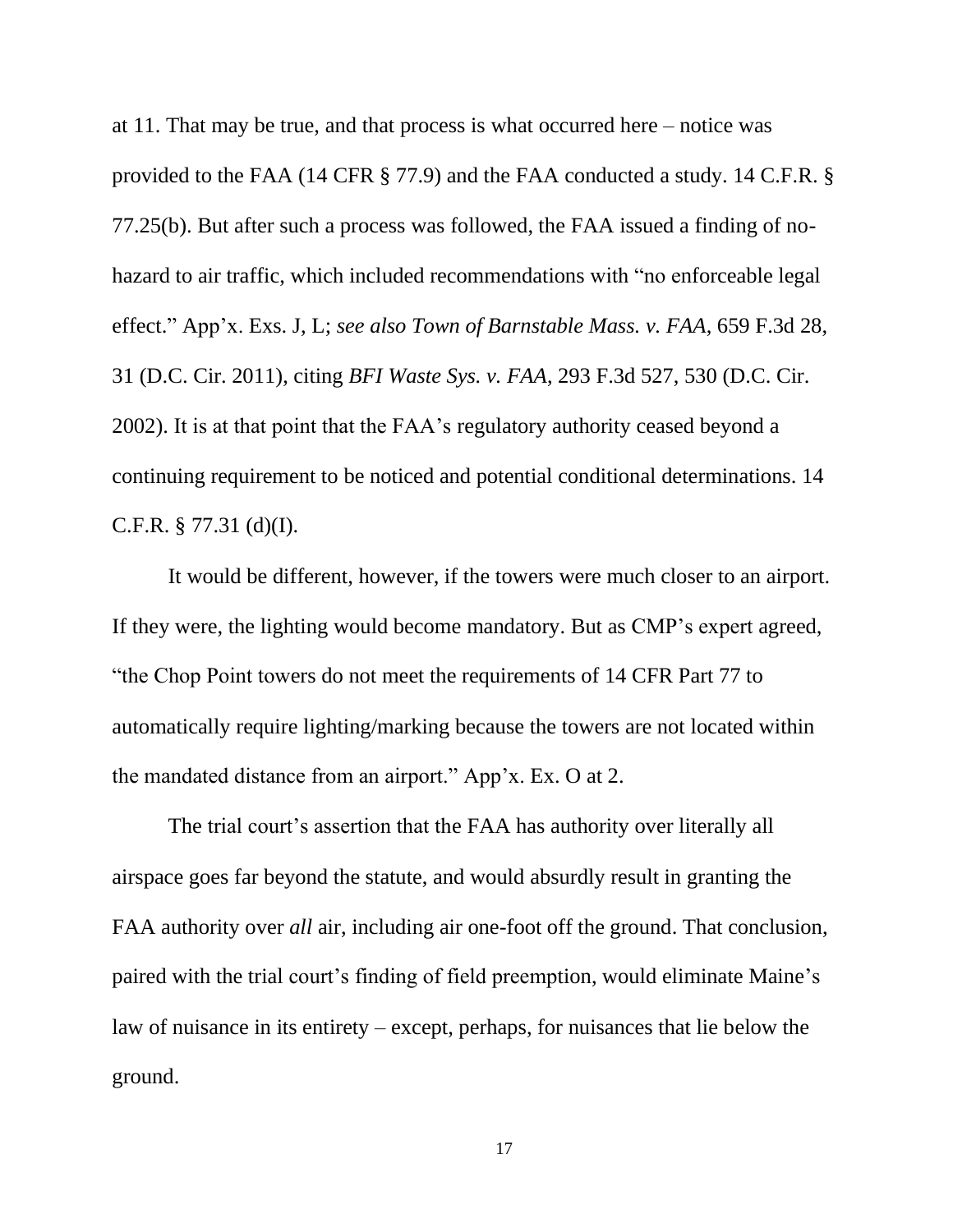**IV. The trial court incorrectly stated that federal law on FAA preemption "consistently" finds in favor of preemption.**

In its Order, the trial court found that "[c]ase law at the federal level has consistently held that the Act preempts the field of airspace safety" and cites a handful of cases to that effect. Order at 8. But federal precedent is not nearly as settled as the trial court suggests.

Rather, many jurisdictions have found that local and state ordinances are not preempted simply because they affect aviation. *See, e.g., Faux-Burhans v. Cty. Comm'rs of Frederick County*, 674 F.Supp. 1172, 1174 (1987), aff'd, 859 F.2d 149 (4th Cir.1988) (finding no preemption of ordinances regulating the "size, scope, and manner of operations at a private airport"); *Gustafson v. City of Lake Angelus*, 76 F.3d 778, 789-90 (6th Cir. 1996) (FAA authority "does not of necessity lead to the conclusion that localities are no longer free to regulate the use of land within their borders, even where land use regulations may have some tangential impact on the use of airspace"); *Aeronautics Comm'n v. State ex rel. Emmis Broad. Corp.*, 440 N.E.2d 700, 704 (Ind.App. 1982) (holding that ordinances regulating the height of structures near airports were not preempted); *Hoagland v. Town of Clear Lake*, 415 F.3d 693 (7th Cir. 2005) (finding no preemption of local land use regulations of a helipad); *Davidson County Broadcast. v. Rowan County*, 649 S.E.2d 904, 911, 186 N.C.App. 81 (N.C. App. 2007) ("a majority of courts in the United States which have considered the issue have held that federal aviation law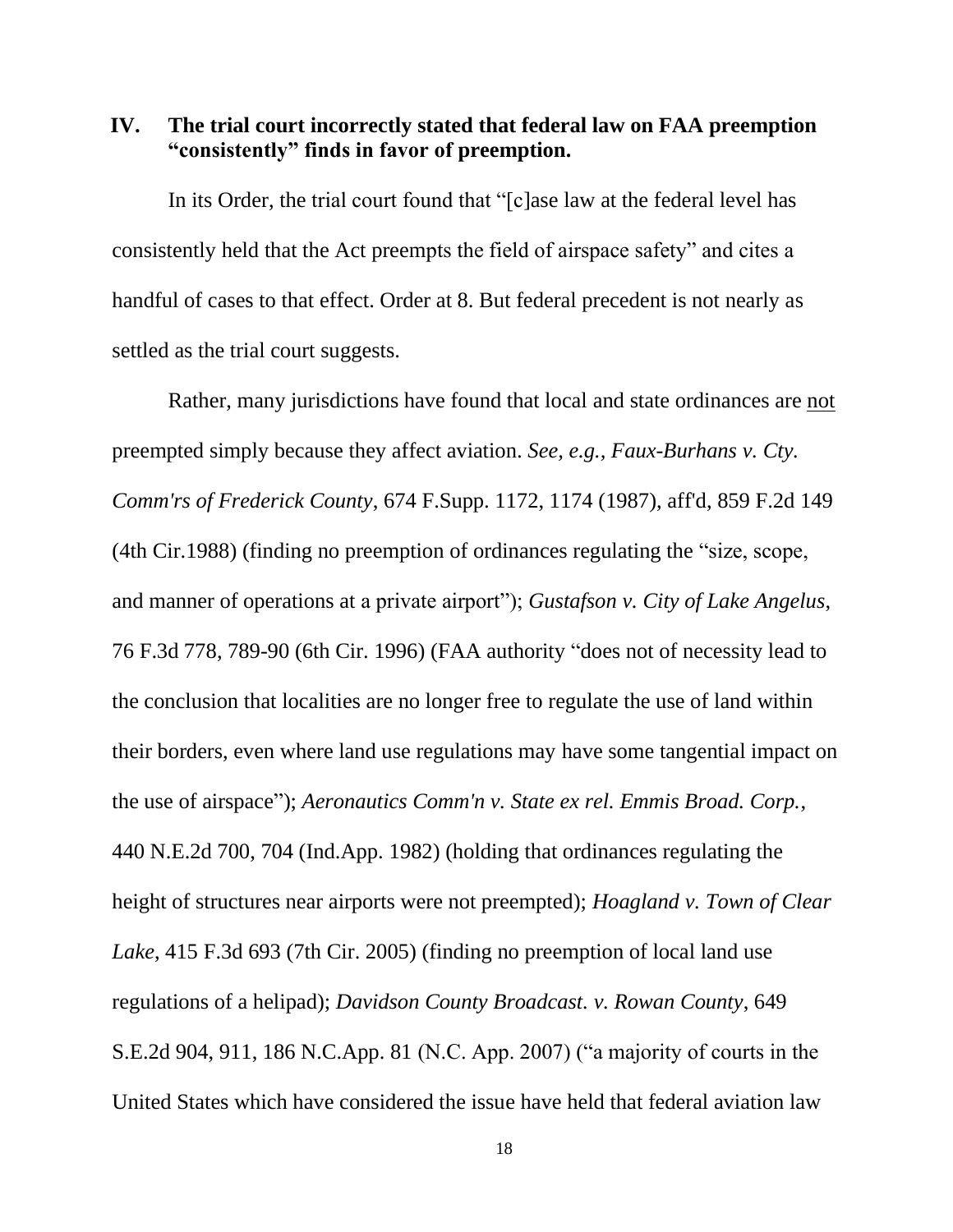does not preempt all local or state land use regulation which may affect aviation"); *Sikkelee v. Precision Airmotive Corp*., 822 F.3d 680 (3rd Cir. 2016). Successful federal preemption claims have generally been limited to those cases where attempts have been made to actually halt air commerce via such constraints as curfews or noise complaints. *See, e.g., City of Burbank v. Lockheed Air Terminal*, 411 U.S. 624, 633 (1973). The instant case attempts no such impingement on air traffic.

The trial court ignores a significant portion of federal precedent when it simply stated "[t]he FAA has been granted exclusive regulatory authority over the airspace of the United States." Order at 9. Clearly, there are limits to that authority and the trial court's failure to address whether this case falls outside of those limits resulted in error.

## **V. The trial court erred in that its Order was internally inconsistent with regard to field preemption and state-law remedies.**

As the trial court noted, field preemption occurs where a framework of federal regulation is "so pervasive that Congress left no room for the States to supplement it or where there is a federal interest so dominant that the federal system will be assumed to preclude enforcement of state laws on the same subject." Order at 6, *quoting Arizona v. United States*, 567 U.S. 387, 399 (2012).

Here, the trial court found that because of the federal government's interest in regulating air safety, claims about the operation of the Chops Point Towers were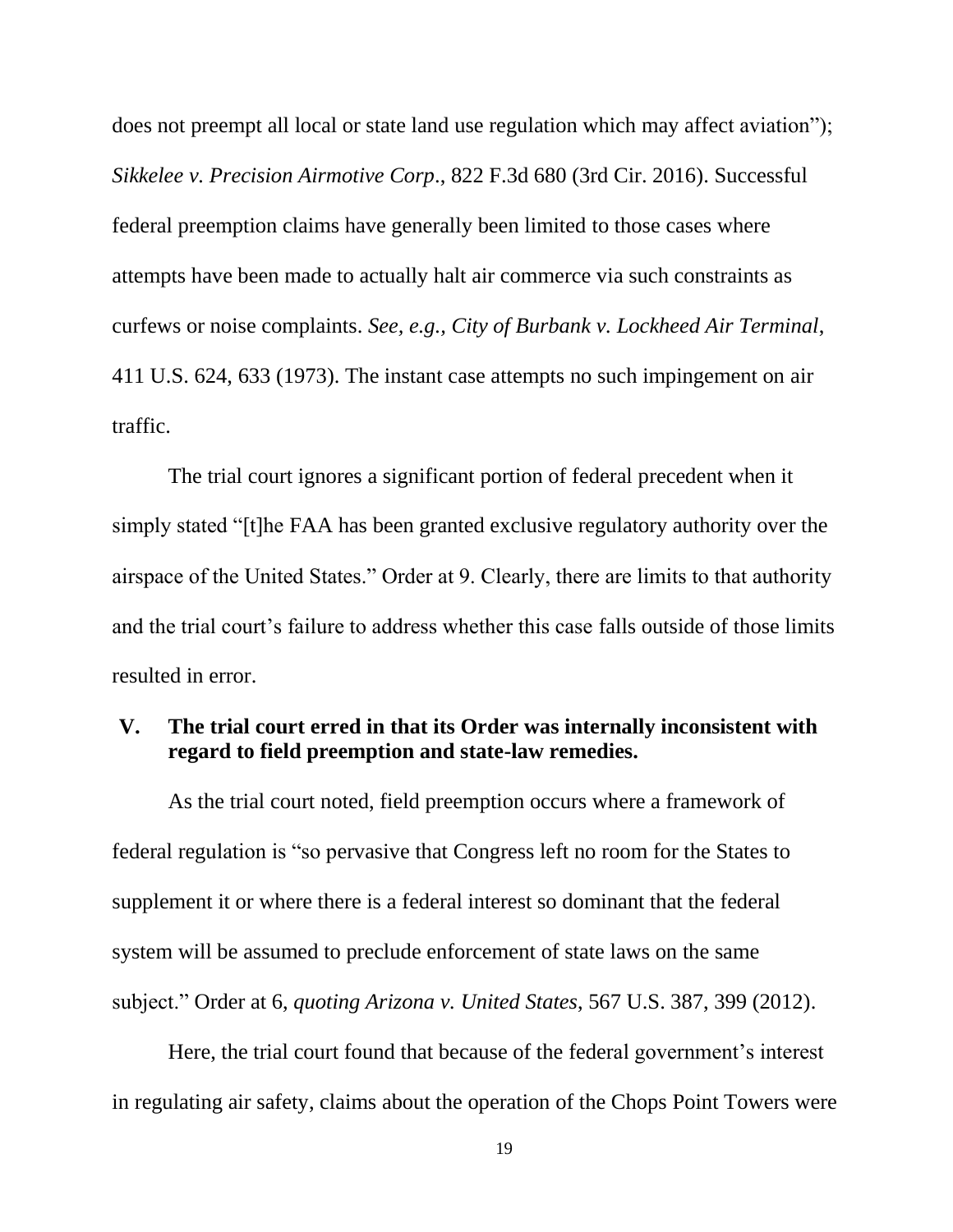subject to "both field and conflict preemption." Order at 8. But the trial court also found that a party "could seek a common law remedy in state court for a defendant's *noncompliance* with FAA regulations and recommendations." Order at 11 (emphasis in original).

These two propositions – that claims about the Chops Point Towers are subject to field preemption, but that there could also be a common law remedy for noncompliance with FAA recommendations – cannot both be true. *Arizona, supra,*  at 399 (field preemption means "no room" for state law enforcement). The trial court's acknowledgement of common law remedies in state court related to the operation of the tower's lights is a tacit admission that the FAA regulations and recommendations do not preclude state-law analysis of the subject.

# **VI. The trial court erred when it held that a party can sue for noncompliance with FAA recommendations – but then dismissed Plaintiffs' claim about noncompliance with FAA recommendations.**

As described above, the trial court found that a party can "seek a common law remedy in state court" for a defendant's noncompliance with FAA regulations and recommendations. Order at 11 (emphasis in original).

But here, noncompliance with FAA recommendations is one of Plaintiffs' claims against CMP. The Complaint explains that according to the FAA, the "optimal flash rate for the brighter lights to flash simultaneously was determined to be between 27 and 33 flashes per minute." Compl. at ¶ 43, *quoting* James W.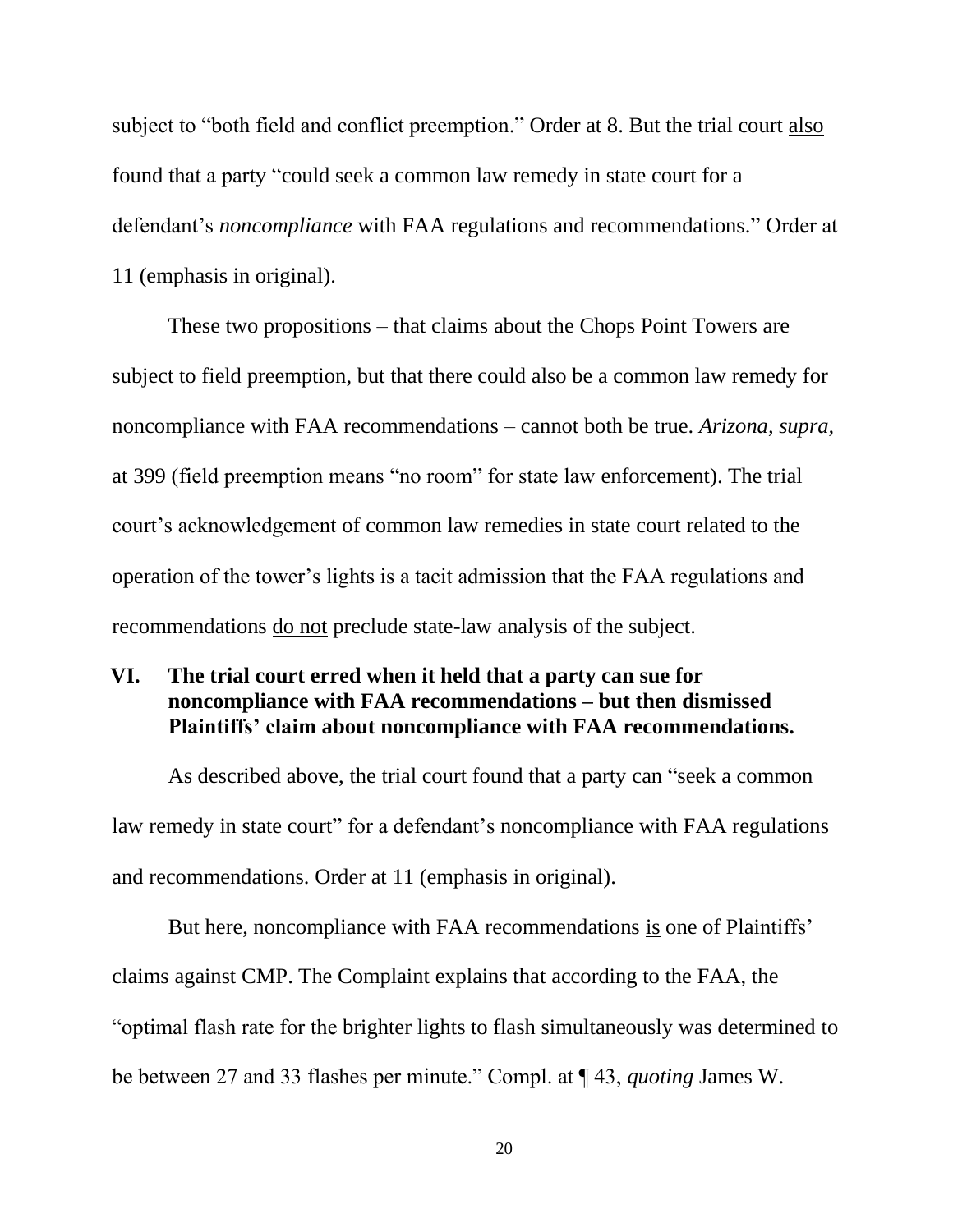Patterson, Jr., *Evaluation of New Obstruction Lighting Techniques to Reduce Avian Fatalities*, DOT/FAA/TC-TN12/9. U.S. Department of Transportation, Federal Aviation Administration Technical Note. (May 2012). <sup>4</sup> But Plaintiffs' complaint points out that CMP's lights flash at 60 flashes per minute – nearly double what the FAA has recommended as the upper end of what is appropriate. Compl. at  $\P$  43. That excessive rate is one of Plaintiffs' core problems with the lights. *Id*. at ¶¶ 6, 9, 43.

But the trial court dismissed Plaintiffs' claims in their "entirety" (Order at 15), even though Plaintiffs were, in part, seeking a remedy for Defendant's *noncompliance* with FAA regulations and recommendations. Compl. at  $\P$  45, 162-179. Because Plaintiffs are pursuing, in part, a claim that the trial court said is viable, the trial court's order should be reversed.

# **VII. The trial court erred in relying on its "intuition" to reach a conclusion unsupported by authority or logic.**

The trial court noted that the FAA issued a determination that the towers were not hazardous on the condition that they were marked and lighted. Order at 9, referencing Compl. ¶ 46 ("As a condition to this Determination, the structure is to be marked/lighted"). "Marking" refers to the way the towers and powerline are

<sup>4</sup> This is confirmed in the FAA Advisory referenced in the Marking and Lighting Recommendation ("This dual lighting system includes red lights (L-864) for nighttime and medium intensity, flashing white lights (L-865) for daytime and twilight use"; FAA Advisory Circular 70/7460-1, L Change 2 , Obstruction Marking and Lighting, a med-dual system - Chapters 4,8(M-Dual),&12) and the corresponding flash rate (Table on page 1-1 [https://www.faa.gov/documentLibrary/media/Advisory\\_Circular/150-5345-43J.pdf\)](https://www.faa.gov/documentLibrary/media/Advisory_Circular/150-5345-43J.pdf).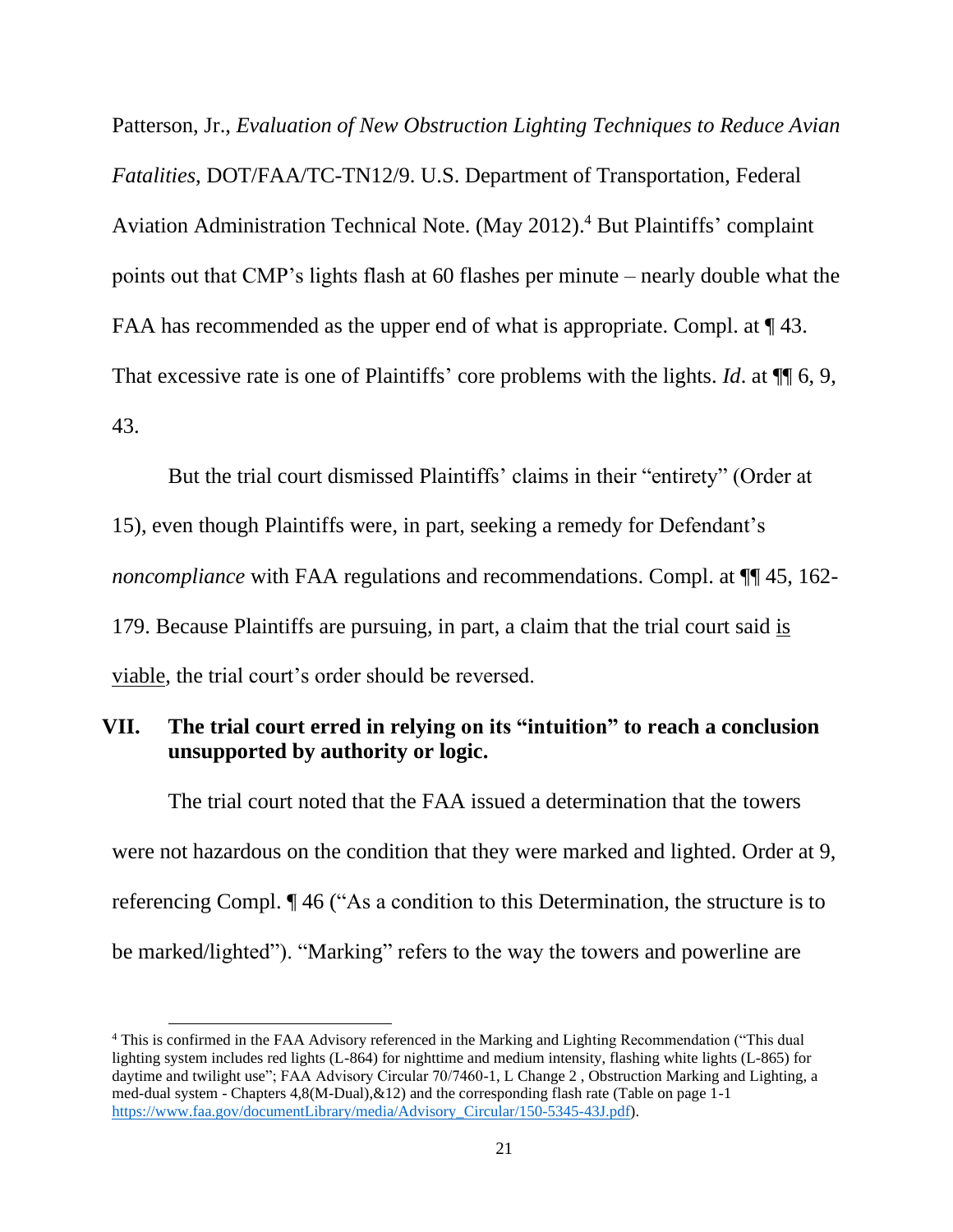made more visible through use of paint, flags, and spherical devices on wires. FAA Advisory Circular  $70/7460$ -1 at Ch.  $2.7.2 - 3.5.2$ <sup>5</sup> "Lighting" refers to the use of flashing or steady-burning lights. *Id*. at Ch. 4.

The "marking/lighting" proposal did not originate with the FAA; it was a proposal offered by CMP. Compl. ¶ 47. The FAA assessed that proposal and concluded that the towers would not be a hazard with the CMP-proffered system of marking and lighting. *Id*. at ¶¶ 45-48. And, indeed, it is not.

But the trial court went a step further and concluded that "[i]ntuitively, one would read the no-hazard determination's conditional language to mean that, absent lights meeting the FAA standard, the towers could qualify as a hazard to air navigation." Order at 9.

That is not, however, a logical or intuitive conclusion from the premise. The FAA assessed that the towers would *not* be a hazard with the proposed multielement package. It does not follow that the towers *would* be a hazard without one element of that package.

For example, imagine that CMP had proposed equipping the towers with marking and lighting – and a hot-pink blimp tied to the towers. And suppose that the FAA, like here, determined that the towers would not be a hazard with those three elements. Would that mean the FAA had determined that the blimp was

<sup>5</sup>Available online at [www.faa.gov/documentLibrary/media/Advisory\\_Circular/Advisory\\_Circular\\_70\\_7460\\_1M.pdf](../../../../../Ed/AppData/Local/Microsoft/Windows/Temporary%20Internet%20Files/Content.Outlook/33X5BZQN/www.faa.gov/documentLibrary/media/Advisory_Circular/Advisory_Circular_70_7460_1M.pdf)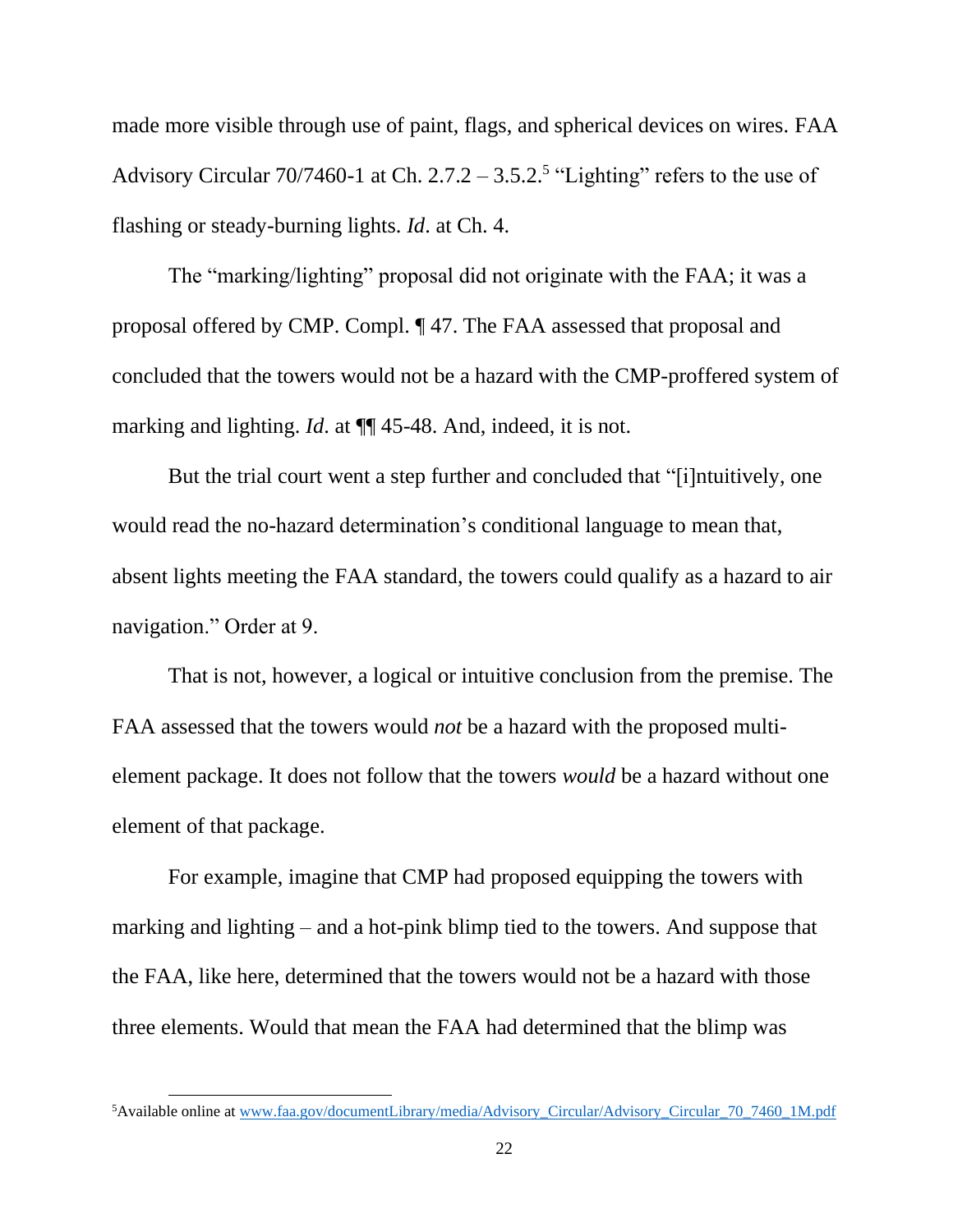*essential*, such that the towers would be a hazard with marking and lighting alone? It would not mean that. So, too, here. The FAA's determination that the towers are not a hazard with marking and lighting does not mean they *would* be a hazard with marking alone. The trial court did not cite any authority for its conclusion, and relied on intuition alone. Because that intuition is contrary to logic, the trial court's order should be reversed.

### **E. CONCLUSION**

For the reasons stated herein, the trial court's order regarding FAA preemption should be reversed.

Respectfully Submitted,

*/s/Bruce M. Merrill*  Bruce M. Merrill Law Offices of Bruce M. Merrill 225 Commercial Street, Suite 501 Portland, ME 04101 Phone : (207) 775-3333 Fax : (207) 775-2166 E-mail: mainelaw@maine.rr.com

William Most, *Pro Hac Vice*  David Lanser, *Pro Hac Vice*  Law Office of William Most 201 St. Charles Avenue New Orleans, LA 70170 Phone:(504)509-5023 E-mail: williammost@gmail.com

### ATTORNEYS FOR PLAINTIFF